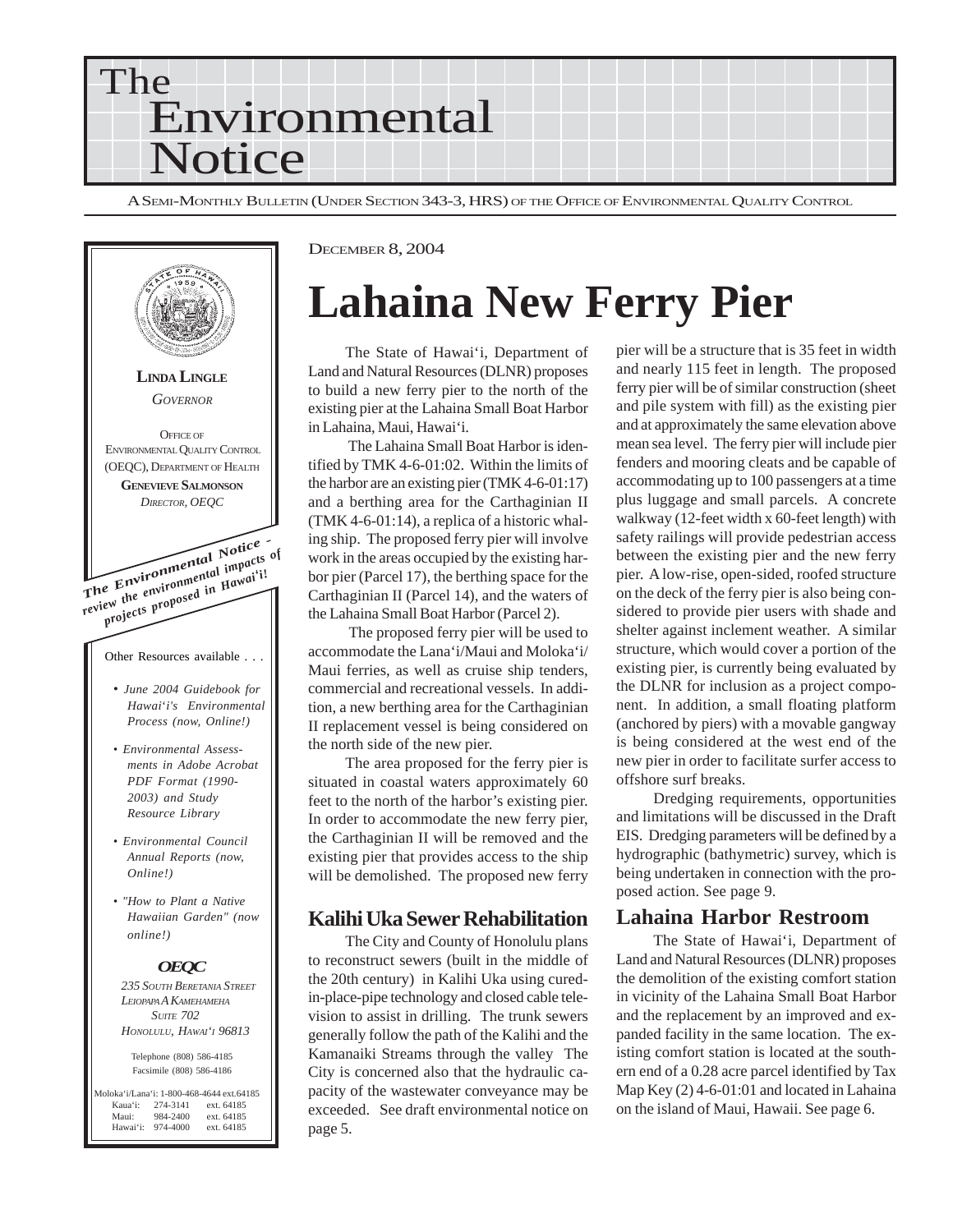# Table of Contents

### DECEMBER 8, 2004

### **O'ahu Notices**

| Nana Place (46-001) Shoreline Setback Variance (HRS 343 FEA- |  |
|--------------------------------------------------------------|--|
|                                                              |  |
| Caindec After-the-fact Concrete Slab, Wood Deck & Stone      |  |
|                                                              |  |
| Kalihi Valley Reconstructed Sewer (HRS 343 DEA)              |  |
|                                                              |  |

### **Maui Notices**

| Lahaina Small Boat Harbor Comfort Station Improvements (HRS 343  |
|------------------------------------------------------------------|
|                                                                  |
|                                                                  |
| Hana Community Health & Wellness Center (HRS 343 FEA-FONSI) 7    |
| Waine'e Street (771), Demolition of Historic Garage in Lahaina   |
|                                                                  |
| Spreckelsville 16-Lot Rural subdivision, Open Space Conservation |
| Easement and County/State Donation Project (HRS 343 FEA-         |
|                                                                  |
|                                                                  |
| Lahaina Small Boat Harbor Ferry Pier Improvement (HRS 343        |
|                                                                  |
|                                                                  |
|                                                                  |

### **[Hawai'i Notices](#page-10-0)**

| Replacement of Piihonua Reservoir No. 2 (HRS 343 DEA)  11 |  |
|-----------------------------------------------------------|--|
| Kuhio Kalaniana'ole Park, Hilo (HRS 343 FEA-FONSI)  11    |  |

### **Kaua'i Notices**

| Kilauea Booster Pump Station (HRS 343 FEA-FONSI)  12             |  |
|------------------------------------------------------------------|--|
| Notice of Second State Water Quality Standards Informal Advisory |  |
|                                                                  |  |

### **Environmental Tip**

| Crossword Puzzle: Understanding the Natural Environment |  |  |
|---------------------------------------------------------|--|--|
|                                                         |  |  |

### **[Shoreline Notices](#page-14-0)**

### **[Shoreline Notices](#page-15-0)**

| Request from Proposals for Environmental Services  16 |  |
|-------------------------------------------------------|--|
| Obtaining Instructions for Preparing Proposals 16     |  |

## **Pollution Control Permit Applications**

## **Coastal Zone News**

| Use of Federal Funds for Kamehameha Highway Improvements in      |
|------------------------------------------------------------------|
|                                                                  |
| Install 15 Day-Use Moorings Offshore of Hawaii, Kauai & Maui  18 |
|                                                                  |



*We provide access to our activities without regard to race, color, national origin (including language), age, sex, religion, or disability. Write or call OEQC or our departmental Affirmative Action Officer at Box 3378, Honolulu, HI 96801-3378 or at (808) 586-4616 (voice/tty) within 180 days of a problem. OEQC intends to make the information in this bulletin accessible to everyone. Individuals that require this material in a different format (such as large type or braille), should contact our office for assistance.*

**The Environmental Notice Office of Environmental Quality Control Page 2**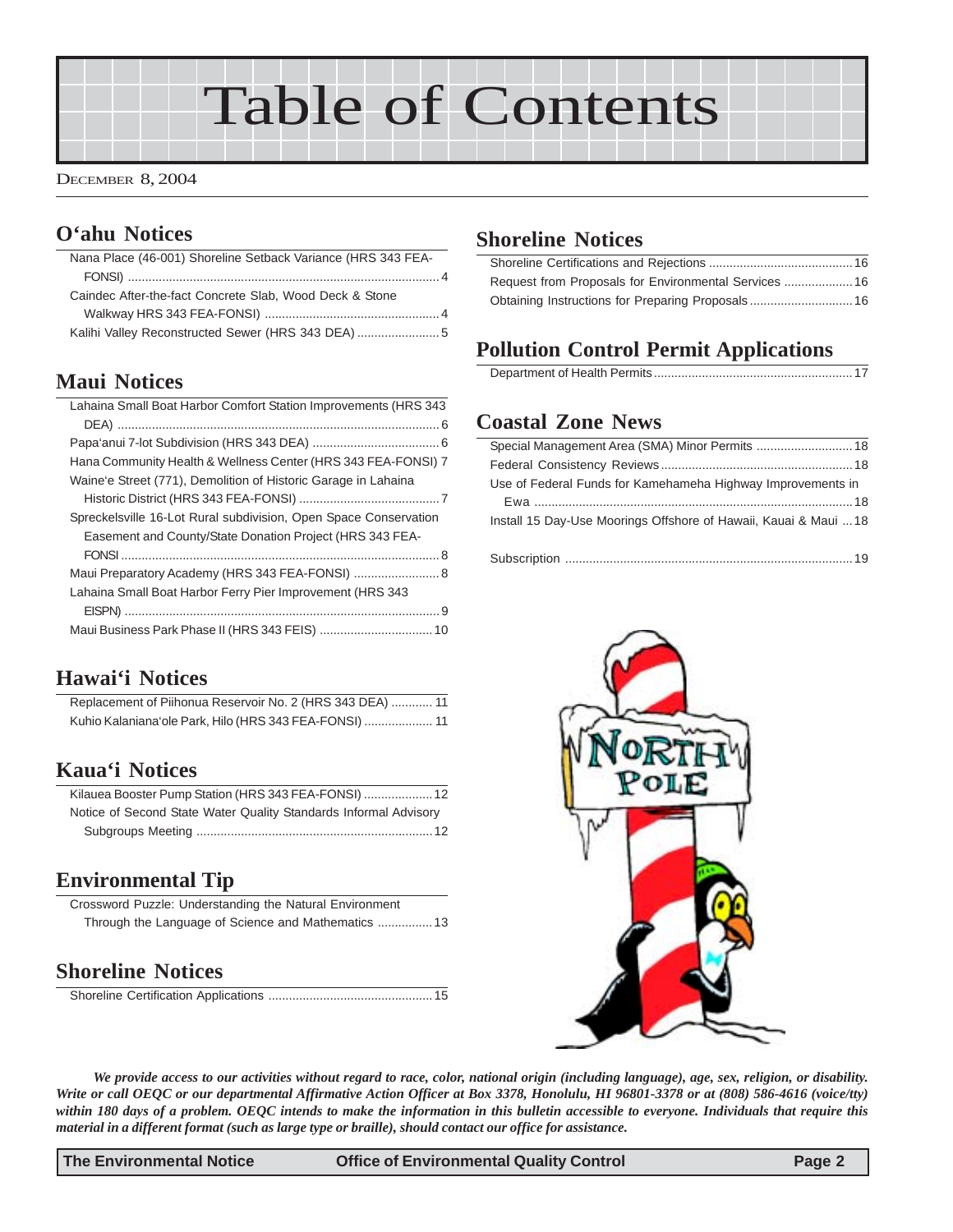## *Definitions Your guide to the Environmental Review Process*

#### **Draft Environmental Assessment**

A project or action that may affect the environment cannot be implemented until an Environmental Assessment (EA) is prepared in accordance with Chapter 343, Hawai'i Revised Statutes (HRS). If the lead State or county agency (the *proposing agency* for agency actions, or the *approving agency* for applicant actions) anticipates that the project will have no significant environmental impact, then affected agencies, individuals, and organizations must be consulted and a Draft EA (DEA) is written and public notice is published in this periodic bulletin (see, section 343-3, HRS) known as the *Environmental Notice*. The public has 30 days to comment on the Draft EA from the date of the first notice.

### **Final Environmental Assessment and Finding of No Significant Impact**

After the lead agency reviews the public comments, if it determines that the project will have no significant effect on the environment, then it will prepare a Final EA (FEA) and issue a Finding of No Significant Impact (FONSI) formerly called a *Negative Declaration.* The Final EA must respond to all public comments. An Environmental Impact Statement will not be required and the project may now be implemented. The public has 30 days from the first notice of a FONSI in this periodic bulletin to ask a court to require the preparation of an EIS.

### **Final Environmental Assessment and Environmental Impact Statement Preparation Notice**

When a lead agency decides that a project may have a significant environmental impact, an Environmental Impact Statement (EIS) must be prepared prior to implementing the project. Like the DEA (see *above*), affected agencies, individuals and organizations must be consulted prior to preparation of the final EA (FEA) and issuance of a determination called an EIS preparation notice (EISPN). (The EA is called *final*, to distinguish it from the draft, above). After the FEA is written by the lead agency, and notice of the FEA and EISPN is published in the this periodic bulletin, any agency, group, or individual has 30 days from the first publication of the EISPN to request to become a consulted party and to make written comments regarding the environmental effects of the proposed action. The public (including an applicant) has 60 days from the first notice of an EISPN in this periodic bulletin to ask a court to not require the preparation of an EIS.

#### **Draft Environmental Impact Statement**

After receiving the comments on the FEA and EISPN (see *above*), the lead agency or private applicant must prepare a Draft Environ-

mental Impact Statement (DEIS) prior to project implementation. This document must completely disclose the likely impacts of a project. Direct, indirect and cumulative impacts must be discussed along with measures proposed to mitigate them. The public has 45 days from the first publication date in this periodic bulletin to comment on a DEIS. The DEIS must respond to comments received during the FEA-EISPN comment period in a *point-by-point* manner.

#### **Final Environmental Impact Statement**

After considering all public comments filed during the DEIS stage, the agency or applicant must prepare a Final EIS (FEIS). The FEIS must respond in a *point-by-point* manner to all comments from the draft stage. Requisite deeper analyses must be included in the FEIS. For applicant projects, the approving agency is authorized to accept the FEIS. For agency project the Governor or the county mayor is the accepting authority. Only after the EIS is accepted may the project be implemented.

#### **Acceptability**

If the FEIS is accepted, the law requires that notice of this be published in this periodic bulletin. The public has 60 days from the date of first notice of acceptance to ask a court to vacate the acceptance of an EIS. In the case of applicant actions, the law requires that an approving agency must make a determination on acceptance within thirty-days of receipt of the FEIS or the FEIS is deemed accepted. Also, for applicant actions, the law provides for an administrative appeal of a non-acceptance to the Environmental Council.

### **National Environmental Policy Act**

The National Environmental Policy Act (NEPA) requires federal projects to prepare an EA or EIS. It many ways it is similar to Hawai'i's law. Some projects require both a state (or county) *and* federal EIS and the public comment procedure should be coordinated. Although not required by law, the OEQC publishes NEPA notices in this periodic bulletin to help keep the public informed of important federal actions.

#### **Special Management Area**

The Special Management Area (SMA) is along the coastlines of all our islands and development in this area is generally regulated by Chapter 205A, HRS and county ordinance. A special subset of the SMA that is regulated by Chapter 343, HRS is the Shoreline Setback Area. Most development in this area requires a Special Management Permit (SMP). This periodic bulletin posts notice of these SMP applications to encourage public input.

#### **Shoreline Certifications**

State law requires that Hawai'i shorelines be surveyed and certified when necessary to clearly establish the shoreline setback (an area contained between the certified shoreline and a prescribe distance inland (usually 40 feet) from the certified shoreline). The public may participate in the process to help assure accurate regulatory boundaries. Private land owners often petition to have their shoreline certified by the State surveyor prior to construction. This periodic bulletin publishes notice from the Department of Land and Natural Resources of both shoreline certification applicants and of final certifications or rejections.

#### **Environmental Council**

The Environmental Council is a fifteenmember citizen board appointed by the Governor to advise the State on environmental concerns. The council makes the rules that govern the Environmental Impact Statement process. The agendas of their regular meetings are published on the Internet at http://www.ehawaiigov.org/calendar and the public is invited to attend.

#### **Exemption Lists**

Government agencies must keep a list describing the minor activities they regularly perform that are declared exempt from the environmental review process. These lists are reviewed and approved by the Environmental Council. This periodic bulletin will publish an agency's draft exemption list for public comment prior to Council decision making, as well as notice of the Council's decision on the list.

#### **Conservation District**

Any use of land in the State Conservation District requires a Conservation District Use Application (CDUA). These applications are reviewed and approved by the Board of Land and Natural Resources (BLNR). Members of the public may intervene in the permit process. Notice of these permit applications is published in this periodic bulletin.

#### **Endangered Species**

This periodic bulletin is required by Section 343-3(c), HRS, to publish notice of public comment periods or public hearings for habitat conservation plans (HCP), safe harbor agreements (SHA), or incidental take licenses (ITL) under the federal Endangered Species Act, as well as availability for public inspection of a proposed HCP or SHA, or a proposed ITL (as a part of an HCP or SHA).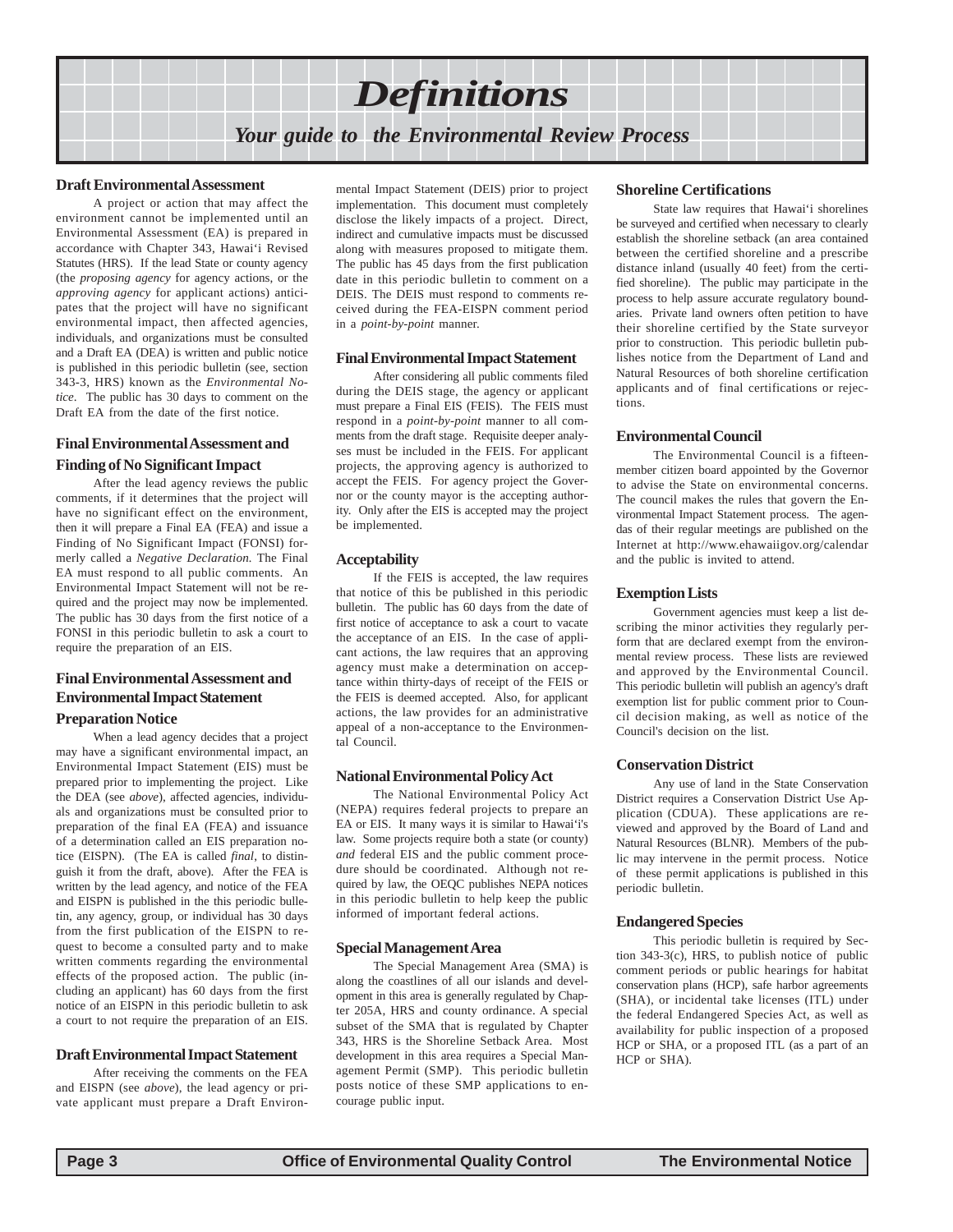## <span id="page-3-0"></span>**O'ahu Notices O'ahu Notices**

DECEMBER 8, 2004

### **Nana Place (46-001) Shoreline Setback Variance (HRS 343 FEA-FONSI)**

| Kaneohe                                       |
|-----------------------------------------------|
| 4-6-002:023                                   |
| Keith M. Ishibashi,                           |
| 46-001 Nana Place, Kaneohe, HI 96744          |
| Contact: Keith M. Ishibashi (235-8074)        |
|                                               |
| City & County of Honolulu, Dept. of Planning  |
| & Permitting.                                 |
| 650 S. King St., 7th Flr., Honolulu, HI 96813 |
| Contact: Steve Tagawa (523-4817)              |
| R.M. Towill Corporation,                      |
| 420 Waiakamilo Rd., Suite 411, Honolulu, HI   |
| 96817-4941                                    |
| Contact: Chester Koga (842-1133)              |
| Final environmental assessment (FEA) and      |
| Finding of No Significant Impact (FONSI).     |
|                                               |
| Shoreline variance, building, grading         |
|                                               |

The applicant proposes to construct various improvements to a recently renovated and expanded dwelling, a portion of which is located within the 40-foot shoreline setback and is considered nonconforming. The property is bordered by Kaneohe Bay on two (2) sides. The proposed improve-



ments located within the 40-foot shoreline setback consist of:

1) An 80-foot long, low (20" height) concrete rubble masonry (CRM) wall along the east boundary of the dwelling. This low CRM wall will retain approximately 15" of backfill and will be 3 to 8 feet from an existing CRM seawall that forms the perimeter of the property.

2) New stone walkways around the perimeter of the existing nonconforming portion (located within the 40-foot shoreline setback) of the dwelling.

3) Pool decking along the makai (north) and east boundary of the existing swimming pool (outside the 40-foot shoreline setback).

4) New trellis along the west and southeast portions of the dwelling.

5) Pool enclosure fencing (chain link), and gate at the southeast corner of the parcel, as wall as various irrigation system improvements.

The proposed improvements are new structures that require that a shoreline setback variance be obtained pursuant to Shoreline Setback Regulations, Chapter 23, Revised Ordinances of Honolulu (ROH), prior to necessary building and grading permits.

### **Caindec After-the-fact Concrete Slab, Wood Deck & Stone Walkway HRS 343 FEA-FONSI)**

| District:          | Kaneohe                                       |
|--------------------|-----------------------------------------------|
| TMK:               | $4 - 4 - 17:11$                               |
| <b>Applicant:</b>  | Donald A. Caindec                             |
|                    | 47-745C Kamehameha Hwy, Kaneohe, HI           |
|                    | 96744-9169                                    |
|                    | Contact: Donald Caindec (239-5885)            |
| <b>Approving</b>   |                                               |
| Agency:            | Dept. of Planning & Permitting, $C & C$ ,     |
|                    | 650 S. King St., 7th Flr., Honolulu, HI 96813 |
|                    | Contact: Steve Tagawa (523-4817)              |
| <b>Consultant:</b> | Donald A. Caindec,                            |
|                    | 47-745C Kamehameha Hwy, Kaneohe, HI           |
|                    | 96744-9169                                    |
|                    | Contact: Donald Caindez (239-5885)            |
| Status:            | Final environmental assessment (FEA) and      |
|                    | Finding of No Significant Impact (FONSI).     |
| <b>Permits</b>     |                                               |
| <b>Required:</b>   | Shoreline Variance, Building                  |
|                    |                                               |

The applicant proposes to retain a 10'x 8' at-grade concrete slab, 3' wide x 40' long slate walkway, and complete construction of a 10' x 12' x 18" high wood deck within the 40-foot shoreline setback. The existing structures, and the completion of the proposed open deck (no roof or handrails) are accessory to an existing single-family residence and are prohibited within the shoreline setback area pursuant to Chapter 23, Revised of Honolulu (ROH).

These improvements exceed which are permitted as minor shoreline structures (MSS), under the Department's Rules Relating to Shoreline Setbacks and the Special Management Area," Chapter 15. Because portions of the at-grade slab and deck foundation were found to encroach beyond the applicant's property during the re-certification of the shoreline survey, these structures were reduced in size from that described in the Draft EA which was first published in the March 8, 2003 edition of the Environmental Notice.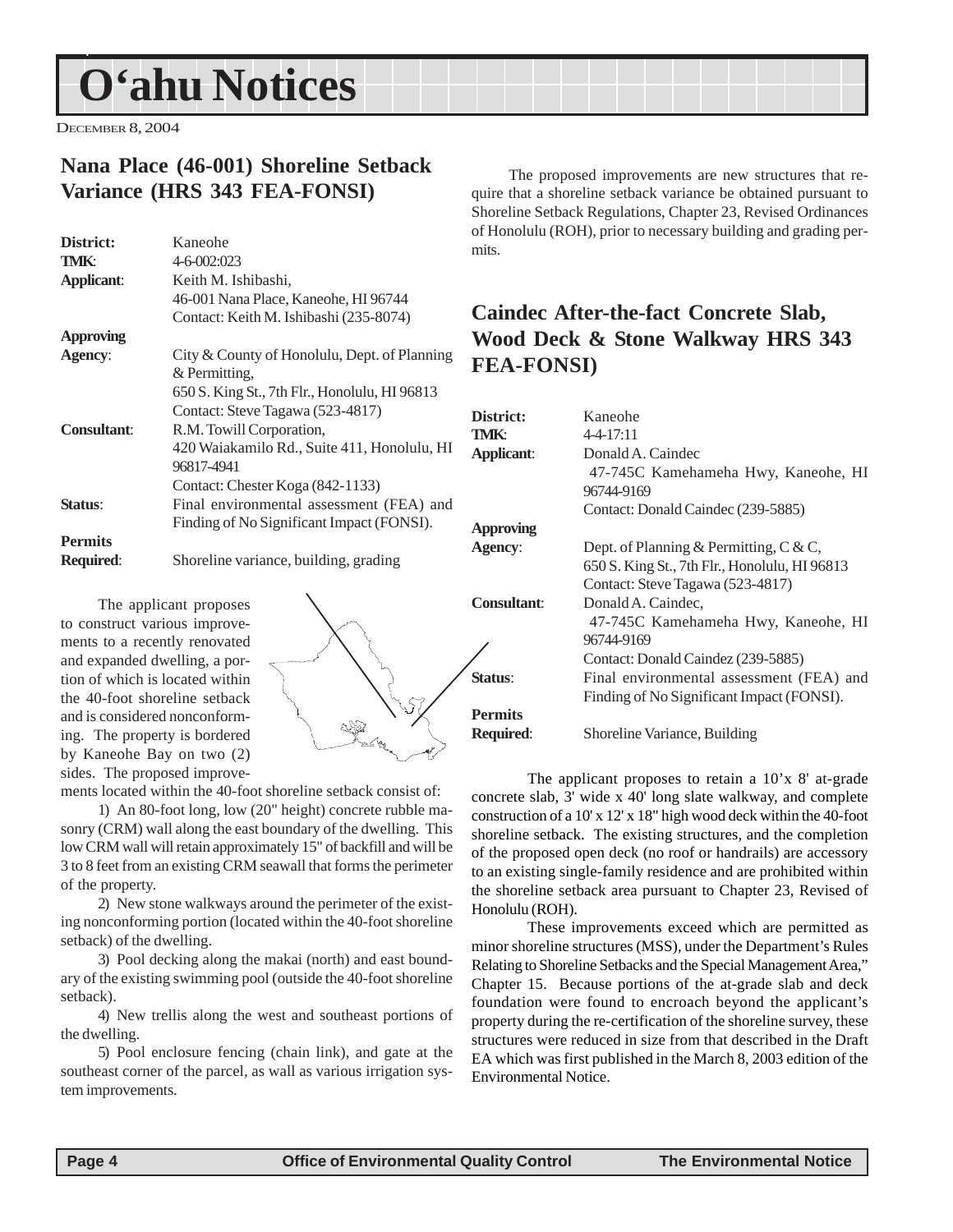<span id="page-4-0"></span>

### **Kalihi Valley Reconstructed Sewer (HRS 343 DEA)**

| District:             | Honolulu                                                 | 1 |
|-----------------------|----------------------------------------------------------|---|
| TMK:                  | 1-3-29, 1-3-33, 1-3-38, 1-4-01 to 08 to 14, 1-7-17,      | š |
|                       | $1-4-19$ , 20, 21, 1-4-23 to 25                          |   |
|                       | <b>Proposing Agency:</b> Dept. of Design & Construction, |   |
|                       | 650 S. King St., Honolulu, HI 96813                      |   |
|                       | Contact: Richard Leong (527-5863)                        |   |
| <b>Determination</b>  |                                                          |   |
| Agency:               | Same as above.                                           |   |
| <b>Consultant:</b>    | ParEn, Inc., dba Park Engineering,                       |   |
|                       | 567 S. King St., Suite 300, Honolulu, HI 96813           |   |
|                       | Contact: Keith Uemura (531-1676)                         |   |
| <b>Public Comment</b> |                                                          |   |
| Deadline:             | January 7, 2005                                          |   |
| Status:               | Draft environmental assessment (DEA) notice              |   |
|                       | pending 30-day public comment. Address com-              |   |
|                       | ments to the proposing agency with copies to             |   |
|                       | the consultant and OEQC.                                 |   |
| <b>Permits</b>        |                                                          |   |
|                       |                                                          |   |
| <b>Required:</b>      | Noise Permit and Variance, NPDES for                     |   |
|                       | Hydrotesting, Sidewalk & Driveway Permit,                |   |
|                       | Excavation Permit, Street Usage Permit, Fire             |   |
|                       | Hydrant Permit, Permit to Discharge Effluent             |   |
|                       | into the Municipal Storm Sewer System, IWDP              |   |
|                       |                                                          |   |

The Kalihi Valley wastewater collection system has experienced substantial deterioration with age as evidenced by CCTV inspections revealing cracks, misaligned joints, root intrusion, grease, and debris and infiltration problems. Many of these lines are in private property making them difficult to access and maintain. In addition, to structural problems, inadequate hydraulic capacity to contain future peak flows is a concern and could result in increased incidents of sanitary sewer overflows.

 Cured-In-Place-Pipe (CIPP) rehabilitation of sewer lines is proposed to correct structural and minor hydraulic problems. Point repairs prior to CIPP and rehabilitation of manholes may be required. Flow diversions are also being proposed to redistribute sewer flows, using existing Jennie Street sewer lines and new sewer segments that discharge into the Gulick Avenue Sewer. The diversions will reduce flows sufficiently so that no upsizing of inadequate trunk lines are required. This is important because of the proximity of private property improvements adjacent to the trunk sewer, which eliminated all upsizing options. A relief line is proposed to correct an existing hydraulic capacity problem at the end of the Gulick Avenue Sewer.

Potential construction impacts are noise, odor, dust, traffic and utility service disruption. The Contractor shall be required to follow appropriate Best Management Practices to alleviate dust, noise and odors impacts and minimize utility service disruption. Traffic Control Plans for each segment of work on the sewer line shall show off-duty police officers or trained flagmen to control traffic. The Contractor will be required to provide advance notice to area residents, schools, *The Bus* and the Department of Transportation Services whenever construction affecting traffic flow is anticipated. OEQC Bulletin Publication Form

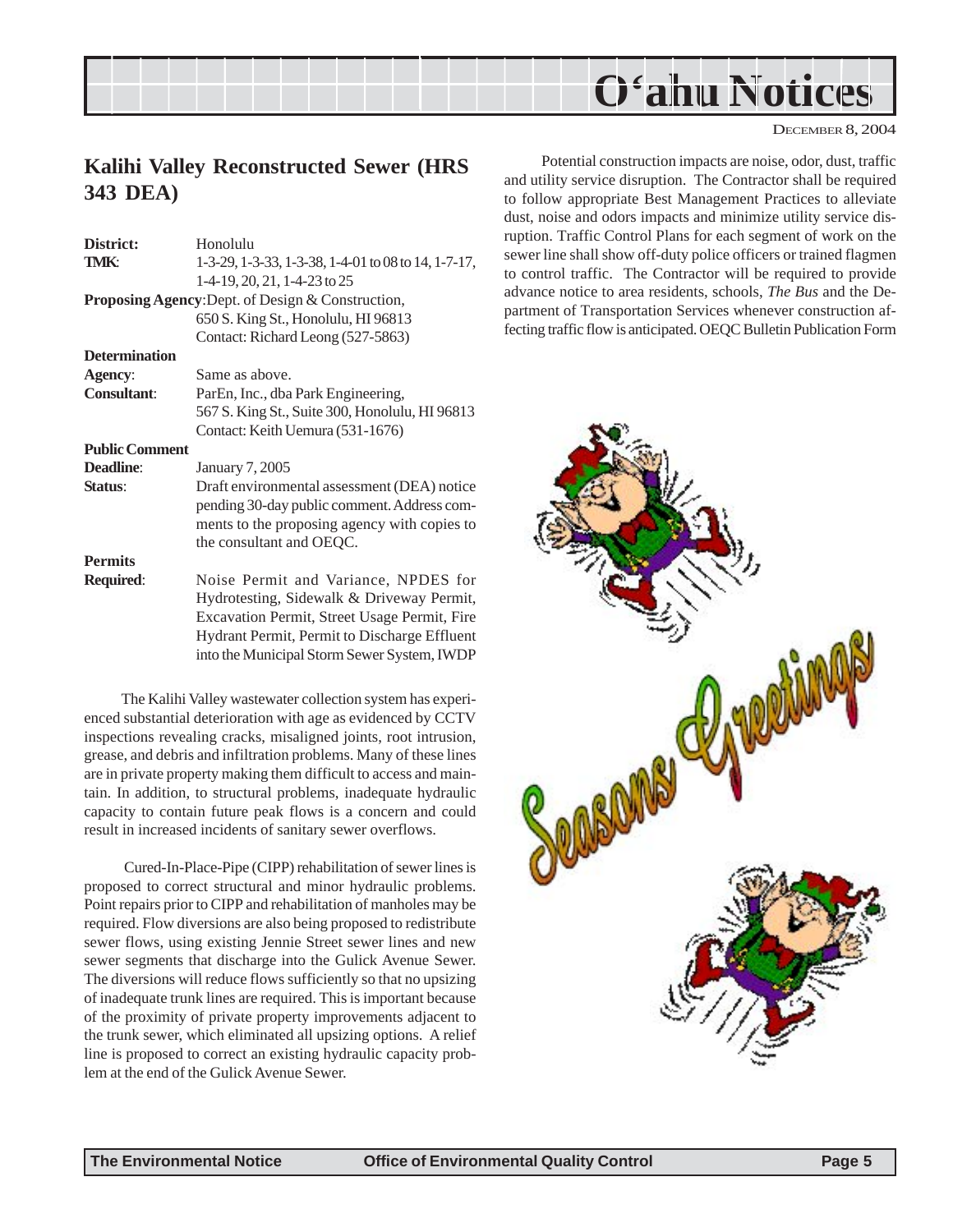## <span id="page-5-0"></span>**Maui Notices**

DECEMBER 8, 2004

### **Lahaina Small Boat Harbor Comfort Station Improvements (HRS 343 DEA)**

| District:             | Lahaina                                             |
|-----------------------|-----------------------------------------------------|
| <b>TMK:</b>           | $(2)$ 4-6-01:01                                     |
|                       | Proposing Agency: Dept. of Land & Natural Resources |
|                       | P.O. Box 621, Honolulu, HI 96809                    |
|                       | Contact: Eric Hirano (587-0230)                     |
| <b>Determination</b>  |                                                     |
| Agency:               | Same as above.                                      |
| <b>Consultant:</b>    | Munekiyo & Hiraga, Inc.                             |
|                       | 305 High St., Suite 104, Wailuku, HI 96793          |
|                       | Contact: Michael T. Munekiyo (244-2015)             |
| <b>Public Comment</b> |                                                     |
| Deadline:             | January 7, 2004                                     |
| Status:               | Draft environmental assessment (DEA) notice         |
|                       | pending 30-day public comment. Address com-         |
|                       | ments to the proposing agency with copies to        |
|                       | the consultant and OEQC.                            |
| <b>Permits</b>        |                                                     |
| <b>Required:</b>      | SMA Use Permit, Historic District Approval,         |
|                       | Demolition & Building Permits, Special Flood        |
|                       | <b>Hazard Area Development</b>                      |

The State of Hawai'i, Department of Land and Natural Resources (DLNR) proposes the demolition of the existing comfort station in vicinity of the Lahaina Small Boat Harbor and the replacement by an improved and expanded facility in the same location. The existing comfort station is located at the southern

end of a 0.28 acre parcel identified by Tax Map Key (2) 4-6- 01:01 and located in Lahaina on the island of Maui, Hawai'i. Wharf Street via Front Street provides access to the comfort station.



Constructed in 1983, the

existing facility contains approximately 375 square feet of floor area. It contains four stalls on the men's side and two (2) stalls on the women's side. The present facility is inadequate for the public demand and is in a state of disrepair. The comfort station is also not compliant with Federal Americans with Disabilities Act (ADA) requirements for a public facility.

 The new comfort station will provide expanded facilities to meet public demand and will be ADA-compliant. The new facility will contain approximately 1,200 square feet of floor area. There will be six (6) stalls on the men's side and twelve (12) stalls on the women's side. Of those stalls, one (1) men's and two (2) women's will be ADA compliant. Further improvements include

a janitor's/storage closet and an adjacent two (2) ADA compliant parking stalls along Wharf Street to allow access to the comfort station, as well as ancillary infrastructure and landscaping improvements.

Since the project is located within the Lahaina National Historic Landmark District, and involves the use of State funds as well as State lands, an Environmental Assessment has been prepared in accordance with the provisions of Chapter 343, Hawaii Revised Statutes and Chapter 200 of Title 11, Department of Health, Hawai'i Administrative Rules. Federal funds will also be used for the proposed comfort station improvements, which will require compliance with the National Environmental Policy Act of 1969.

### **Papa'anui 7-lot Subdivision (HRS 343 DEA)**

| District:             | Wailuku                                           |
|-----------------------|---------------------------------------------------|
| TMK:                  | $(2)$ 2-1-007:009                                 |
| <b>Applicant:</b>     | Papa'anui, LLC                                    |
|                       | c/o Frampton & Ward, LLC                          |
|                       | 2073 Wells St., Suite 101, Wailuku, HI 96793      |
|                       | Contact: Bill Frampton (249-2224)                 |
|                       | <b>Approving Agency: Maui Planning Commission</b> |
|                       | c/o Maui Planning Dept.                           |
|                       | 250 S. High St., Wailuku, HI 96793                |
|                       | Contact: Kivette Caigoy (270-7735)                |
| <b>Consultant:</b>    | Chris Hart & Partners, Inc.                       |
|                       | 1955 Main St., Wailuku, HI 96793                  |
|                       | Contact: Rory Frampton (242-1955)                 |
| <b>Public Comment</b> |                                                   |
| Deadline:             | January 7, 2005                                   |
| Status:               | Draft environmental assessment (DEA) notice       |
|                       | pending 30-day public comment. Address com-       |
|                       | ments to the applicant with copies to the ap-     |
|                       | proving agency, consultant and OEQC.              |
| <b>Permits</b>        |                                                   |
| Required:             | CMA; DBA; CPA, CIZ, NPDES, Final Subdivi-         |
|                       | sion                                              |
|                       |                                                   |

The Applicant proposes to subdivide 3.93-acres into seven (7) residential lots, which will range in size from approximately 16,600 square feet to 23,600 square feet. Each lot will allow for the construction of one (1) single-family residential dwelling and one (1) ohana unit. The lots will be sold unimproved and will be graded, grubbed, and improved by individual lot owners. Access to the project will be from Makena-Keoneoio Road and the Old Ulupalakua Road. Four (4) of the lots will have access directly onto Makena-Keoneoio Road. The remaining three lots will have access onto Old Ulupalakua Road and then onto Makena-Keoneoio Road.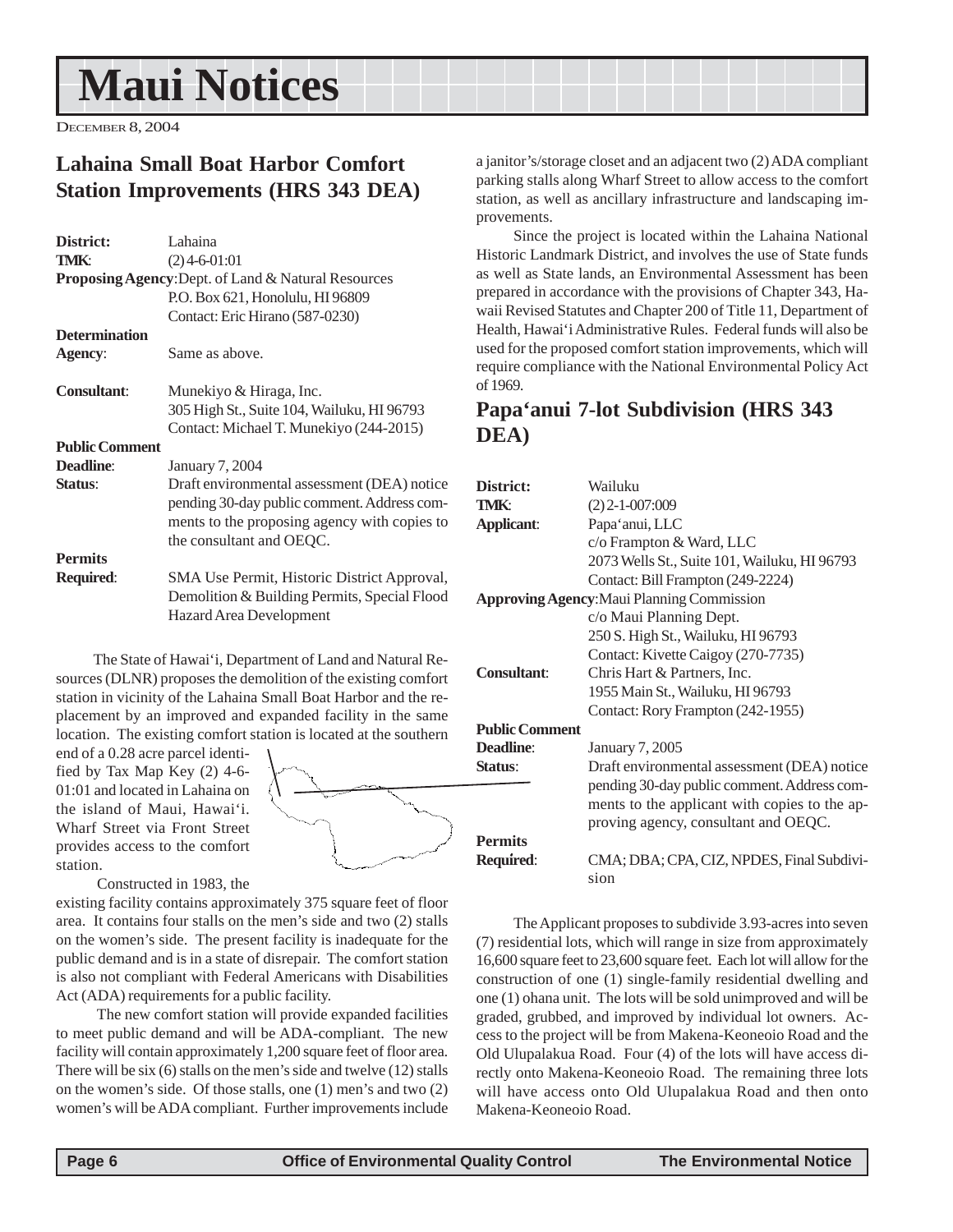<span id="page-6-0"></span>

Associated infrastructure and site improvements include paved roadways; underground utilities; drainage improvements; water distribution and fire protection system improvements. Old Ulupalakua Road and Makena-Keoneoio Road, fronting the project site, will be improved with a 20-feet wide roadway and 8 feet wide grassed swale fronting the project site. The land area encompassing these improvements is currently owned by the applicant and will be dedicated to the County upon subdivision approval. Three (3) feet high boulders will be placed abutting the mauka side of the right-of-way along a portion of Makena-Keoneoio Road, within the Applicant's property. Improvements are anticipated to be initiated during the fall of 2005 and will be completed by the spring of 2006. The Applicant will incorporate measures to mitigate drainage and erosion impacts both during and after construction. With the incorporation of mitigation measures, the proposed development is not anticipated to result in significant environmental impacts to surrounding properties, near shore waters, natural resources, and/or archaeological and historic resources on the site or in the immediate area. Public infrastructure and services including roadways, sewer and water systems, parks, and schools; are not anticipated to be significantly impacted by the project. The project is not anticipated to impact public view corridors and is not anticipated to produce significant adverse impact upon the visual character of the site and its immediate environs. In light of the foregoing, a Finding of No Significant Impact (FONSI) is anticipated.

## **Hana Community Health & Wellness Center (HRS 343 FEA-FONSI)**

| District:          | Hana                                       |
|--------------------|--------------------------------------------|
| <b>TMK:</b>        | 1-4-3:22, 24                               |
| <b>Applicant:</b>  | Hana Community Health Center, Inc.         |
|                    | P.O. Box 807, Hana, HI 96713               |
|                    | Contact: Cheryl Vasconcellos (248-7515)    |
| <b>Approving</b>   |                                            |
| Agency:            | Dept. of Land & Natural Resources          |
|                    | 54 High St., Wailuku, HI 96793             |
|                    | Contact: Jason Koga (984-8103)             |
| <b>Consultant:</b> | Munekiyo & Hiraga, Inc.                    |
|                    | 305 HIgh St., Suite 104, Wailuku, HI 96793 |
|                    | Contact: Michael Munekiyo (244-2015)       |
| Status:            | Final environmental assessment (FEA) and   |
|                    | Finding of No Significant Impact (FONSI).  |
| <b>Permits</b>     |                                            |
| <b>Required:</b>   | NPDES, Building, Grading                   |

The applicant, Hana Community Health Center, Inc., is proposing to develop the Hana Community Health and Wellness Village on lands identified by Tax Map Keys (2) 1-4-3:22 and 24. In May of 2000, the County of Maui, Office of the Mayor, acting as the Accepting Agency, issued a Finding of No Significant Impact (FONSI) for the proposed redevelopment of the Hana Community Health Center. Since the issuance of the FONSI, programmatic and design requirements for the project have been modified to incorporate a more traditional Hawaiian design theme, as well as additional facility uses. The proposed project includes administrative offices, conference center, fitness studio/center, nutrition center, five (5) kupuna housing units, fifteen wellness cottages, cultural healing center and maintenance and laundry buildings. The Hana Health and Wellness Village will be developed in phases and is expected to be a self-supporting venture. Anticipated to expand Hana's employment base by more than 100 new, quality jobs at project maturity, the Hana Health and Wellness Village will incorporate traditional healing practices and ways of living as part of an integrated, holistic approach to better health and fitness. Additional benefits will include revitalization of Hana's economic base, development of a skilled, competitive work force and enhancement of Hana's rural lifestyle. Parcel 24 and Parcel 22 are both designated by the Hana Community Plan as Public/Quasi-Public. The State Land Use designation for Parcel 24 is Rural, while Parcel 22 is designated as both Rural and Agricultural. To establish entitlement consistency, an application for a District Boundary Amendment from the Agricultural and Rural districts to the Urban district will be filed. In addition, both parcels are zoned Interim by the County of Maui, necessitating a Change in Zoning to the Public/Quasi-Public zoning district. The project will be funded through a combination of federal and private funds. Estimated cost of construction is anticipated to be \$26.0 million and will take approximately 5 to 7 years to complete, depending on the availability of funds. This Draft Revised Environmental Assessment has been prepared



pursuant to Chapter 343, Hawaii Revised Statutes, and Title 11, Chapter 200, Administrative Rules, Department of Health, State of Hawai'i. Because the proposed project involves the use of lands owned by the State of Hawaii, the Department of Land and Natural Resources (DLNR) is acting as the approving agency.

## **Waine'e Street (771), Demolition of Historic Garage in Lahaina Historic District (HRS 343 FEA-FONSI)**

| District:  | Lahaina                                      |
|------------|----------------------------------------------|
| TMK:       | $(2)$ 4-6-009: 04                            |
| Applicant: | Jorge Velez-Guerra,                          |
|            | 771 Waine 'e Street, Lahaina, Hawai 'i 96767 |
| Approving  |                                              |
| Agency:    | County of Maui, Planning Department,         |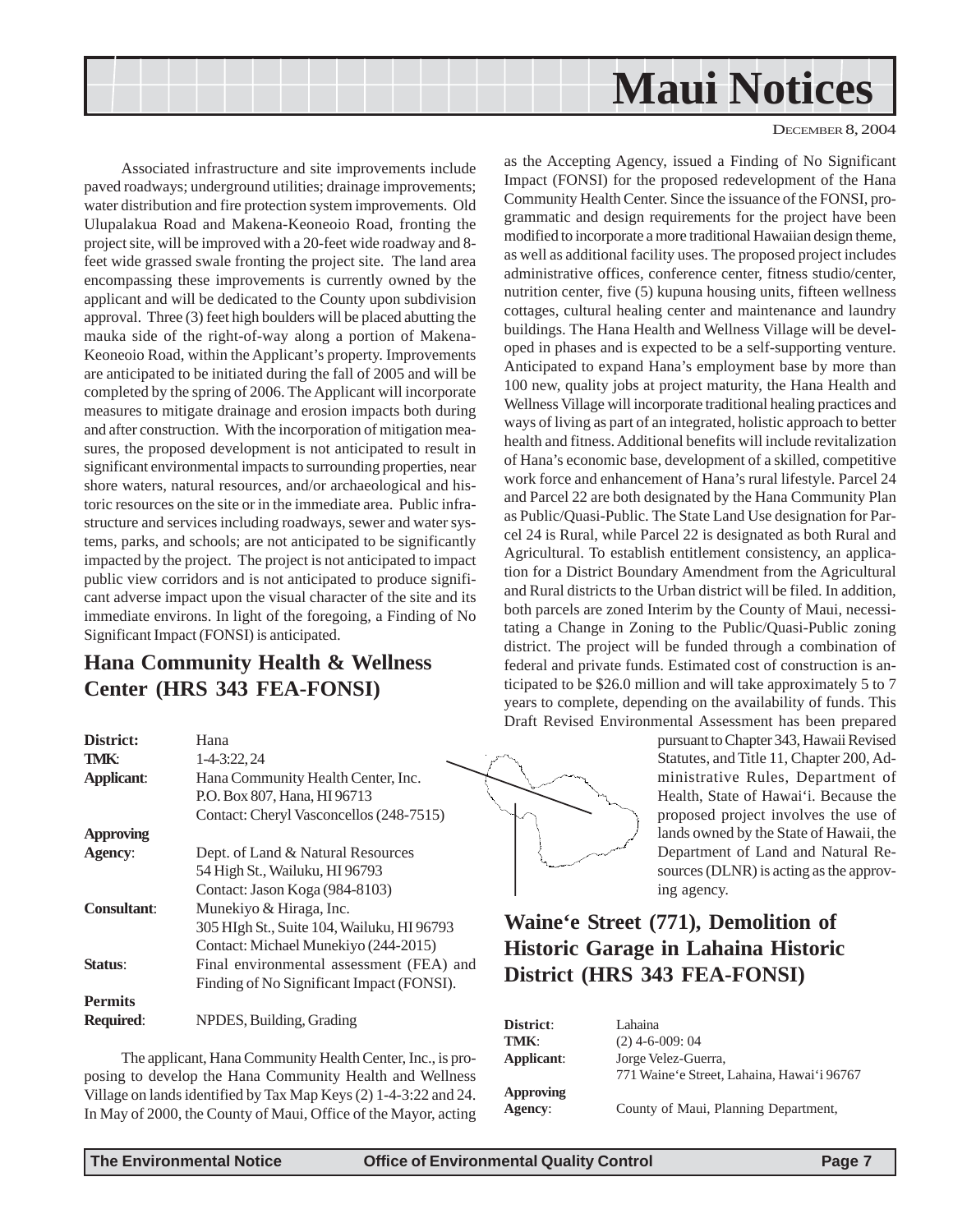## <span id="page-7-0"></span>**Maui Notices**

DECEMBER 8, 2004

|                  | 250 S. High Street, Wailuku, Hawai'i 96793.<br>Contact: |
|------------------|---------------------------------------------------------|
|                  | Kivette A. Caigoy $(270-7735)$                          |
| Status:          | <b>FEA-FONSI</b>                                        |
| <b>Permits</b>   | District Boundary Amendment, NPDES,                     |
| <b>Required:</b> | Change in Zoning, Subdivision, Grading                  |

The project site is located within the Lahaina National Historic District at 771 Waine'e Street, at TMK 4-6-009:040, Lahaina, Maui, Hawai'i. The property is improved with a single family residence and related accessory improvements. The owner proposes to demolish the existing garage, constructed in 1952.

## **Spreckelsville 16-Lot Rural subdivision, Open Space Conservation Easement and County/State Donation Project (HRS 343 FEA-FONSI**

| District:          | Wailuku                                     |
|--------------------|---------------------------------------------|
| TMK:               | $(2)$ 3-8-001:003 (por.), 3-8-002:009 & 010 |
| <b>Applicant:</b>  | Old Stable LLC                              |
|                    | P.O. Box 790829, Paia HI 96779              |
|                    | Contact: Daren Suzuki (244-2015)            |
| <b>Approving</b>   |                                             |
| Agency:            | Maui Planning Commission- County of Maui,   |
|                    | c/o Dept. of Planning, 250 S. High St.,     |
|                    | Wailuku, HI 96793                           |
|                    | Contact: Michael W. Foley (270-7735)        |
| <b>Consultant:</b> | Munekiyo & Hiraga, Inc.                     |
|                    | 305 High St., Suite 104, Wailuku, HI 96793  |
|                    | Contact: Daren Suzuki (244-2015)            |
| Status:            | Final environmental assessment (FEA) and    |
|                    | Finding of No Significant Impact (FONSI).   |
| <b>Permits</b>     |                                             |
| <b>Required:</b>   | CWA 404, community plan amendment,          |
|                    | zoning change, SMA, subdivision, grading &  |
|                    | building                                    |

The applicant proposes the development of a 16-lot rural Subdivision (E Paepae Ka Puko'a) of 0.5 to 1 acre lots located off Hana Highway along Stable Road in Spreckelsville, Pa'ia, and Maui. Also proposed are the dedication of 20.93 acres as an open space Conservation easement and the donation of a bike path and approximately (1) acre to the County/State for the Kaunoa Senior Center future expansion.

### **Maui Preparatory Academy (HRS 343 FEA-FONSI)**

| District:            | Lahaina                                                   |
|----------------------|-----------------------------------------------------------|
| <b>TMK:</b>          | $(2)$ 4-3-001:001                                         |
|                      | <b>Proposing Agency: County of Maui, Dept of Planning</b> |
|                      | 250 S. High St., Wailuku, HI 96793                        |
|                      | Contact: Michael W. Foley (270-2015)                      |
| <b>Determination</b> |                                                           |
| Agency:              | Same as above.                                            |
| Consultant:          | Munekiyo & Hiraga, Inc.                                   |
|                      | 305 S. High St., Suite 104, Wailuku, HI 96793             |
|                      | Contact Matt Slepin (244-2015)                            |
| Status:              | Final environmental assessment (FEA) and                  |
|                      | Finding of No Significant Impact (FONSI).                 |
| <b>Permits</b>       |                                                           |
| <b>Required:</b>     | District boundary amendment, subdivision,                 |
|                      | construction, CIZ, CPA, DOH                               |

The Maui Preparatory Academy (MPA), in collaboration with Maui Land and Pineapple Company, Inc. (MLP), proposes a new, independent, non-profit, non-sectarian college preparatory school at Napili, Maui. The property is identified as Tax Map Key (TMK) 4-3-01:01 (por.) and encompasses an area of approximately 14.9 acres east of Honoapi'ilani Highway. The property was used historically by MLP as a site for workers dormitories, in addition to agricultural production. MLP intends to cease use of the dormitories and convey the parcel to MPA for school use.The Maui Preparatory Academy will ultimately school grades kinder-



garten through twelfth, with a total enrollment of 360 students. The master plan calls for the renovation or replacement of the existing dormitories to be used as schoolrooms and administrative offices. Other improvements include athletic fields and parking areas. The school will function with an emphasis in agri-

cultural studies, to take advantage of its unique location and connections with MLP. The County Council has approved a resolution referring bills seeking State Land Use District Boundary Amendment, Community Plan Amendment and Change in Zoning to the Maui Planning Commission. The Corporation Counsel has ruled that a Council-initiated Community Plan Amendment outside of the comprehensive review process will require an Environmental Assessment (EA) pursuant to Chapter 343, Hawai`i Revised Statutes. The County's Department of Planning has been identified as the proposing agency responsible for administering the EA process on behalf of the applicant, with the Maui Planning Commission designated as the determination agency.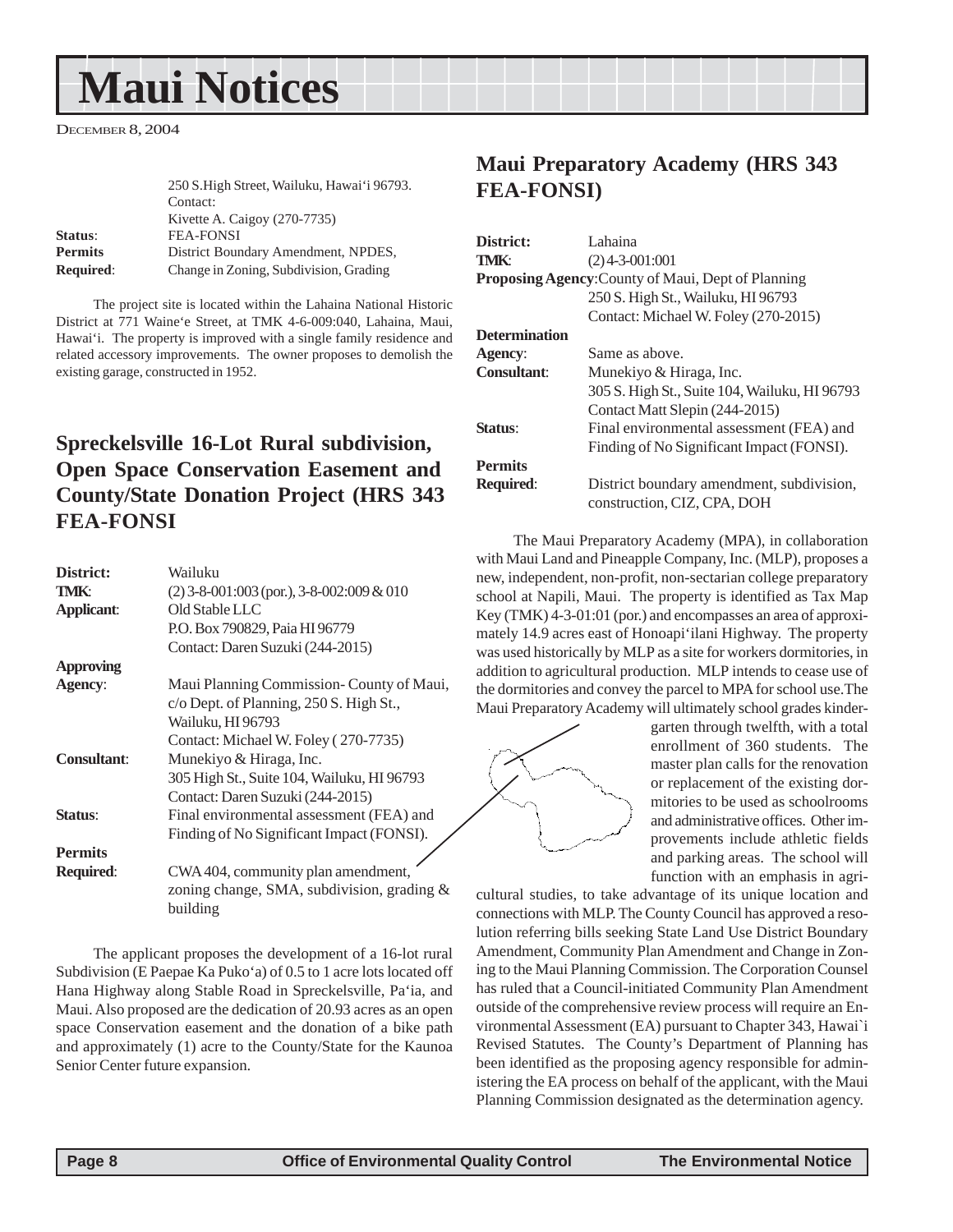<span id="page-8-0"></span>

DECEMBER 8, 2004

### **Lahaina Small Boat Harbor Ferry Pier Improvement (HRS 343 EISPN)**

| District:             | Lahaina                                           |
|-----------------------|---------------------------------------------------|
| TMK:                  | $(2)$ 4-6-01:02, 14 and 17                        |
| <b>Proposing</b>      |                                                   |
| Agency:               | Dept. of Land & Natural Resources                 |
|                       | P.O. Box 621, Honolulu, HI 96809                  |
|                       | Contact: Eric Hirano (587-0230)                   |
| <b>Accepting</b>      |                                                   |
| <b>Authority:</b>     | Governor, State of Hawaii                         |
|                       | c/o Office of Environmental Quality Control       |
|                       | 235 S. Beretania St., Rm. 702, Honolulu, HI       |
|                       | 96813                                             |
|                       | Contact: Geneveive Salmonson                      |
| <b>Consultant:</b>    | Munekiyo & Hiraga, Inc.                           |
|                       | 305 High St., Suite 104, Wailuku, HI 96793        |
|                       | Contact: Michael T. Munekiyo (244-2015)           |
| Status:               | <b>Environmental Impact Statement Preparation</b> |
|                       | Notice (EISPN), pending 30-day public com-        |
|                       | ment and requests to become a consulted party     |
|                       | in the preparation of the upcoming draft envi-    |
|                       | ronmental impact statement (DEIS). Address        |
|                       | public comments on the FEA and/or requests        |
|                       | to become a consulted party in the prepara-       |
|                       | tion of the upcoming DEIS to the proposing        |
|                       | agency with copies to the accepting authority,    |
|                       | consultant and OEQC.                              |
| <b>Public Comment</b> |                                                   |
| Deadline:             |                                                   |
|                       | <b>January 7, 2005</b>                            |

**Permits Required**: SMA Use Permit, Shoreline Seback Variance, Historic District Approval, CDUP, Dept. of Army Permit, Section 401 Water Quality Certification, CZM Program Consistency Approval, Building Permits, Special Floor Hazard Area Development Permit and Noise Permit

The State of Hawai'i, Department of Land and Natural Resources (DLNR) proposes to build a new ferry pier to the north of the existing pier at the Lahaina Small Boat Harbor in Lahaina, Maui, Hawai'i.

 The Lahaina Small Boat Harbor is identified by TMK 4-6- 01:02. Within the limits of the harbor are an existing pier (TMK 4- 6-01:17) and a berthing area for the Carthaginian II (TMK 4-6- 01:14), a replica of a historic whaling ship. The proposed ferry pier will involve work in the areas occupied by the existing harbor pier (Parcel 17), the berthing space for the Carthaginian II (Parcel 14), and the waters of the Lahaina Small Boat Harbor (Parcel 2).

 The proposed ferry pier will be used to accommodate the Lanai/Maui and Molokai/Maui ferries, as well as cruise ship tenders, commercial and recreational vessels. In addition, a new berthing area for the Carthaginian II replacement vessel is being considered on the north side of the new pier.

The area proposed for the ferry pier is situated in coastal waters approximately 60 feet to the north of the harbor's existing pier. In order to accommodate the new ferry pier, the Carthaginian II will be removed and the existing pier that provides access to the ship will be demolished. The proposed new ferry pier will be



a structure that is 35 feet in width and nearly 115 feet in length. The proposed ferry pier will be of similar construction (sheet and pile system with fill) as the existing pier and at approximately the same elevation above mean sea level.

The ferry pier will include pier fenders and mooring cleats and be capable of accommodating up to 100 passengers at a time plus luggage and small parcels. A concrete walkway (12-feet width x 60-feet length) with safety railings will provide pedestrian access between the existing pier and the new ferry pier. A lowrise, open-sided, roofed structure on the deck of the ferry pier is also being considered to provide pier users with shade and shelter against inclement weather. A similar structure, which would cover a portion of the existing pier, is currently being evaluated by the DLNR for inclusion as a project component. In addition, a small floating platform (anchored by piers) with a movable gangway is being considered at the west end of the new pier in order to facilitate surfer access to offshore surf breaks.

Dredging requirements, opportunities and limitations will be discussed in the Draft EIS. Dredging parameters will be defined by a hydrographic (bathymetric) survey, which is being undertaken in connection with the proposed action.

Since the project area is located within the Lahaina National Historic Landmark District, and involves the use of State and Federal funds, as well as State lands, this Environmental Impact Statement Preparation Notice has been prepared in accordance with the provisions of Chapter 343, Hawai'i Revised Statutes, and the National Environmental Policy Act of 1969.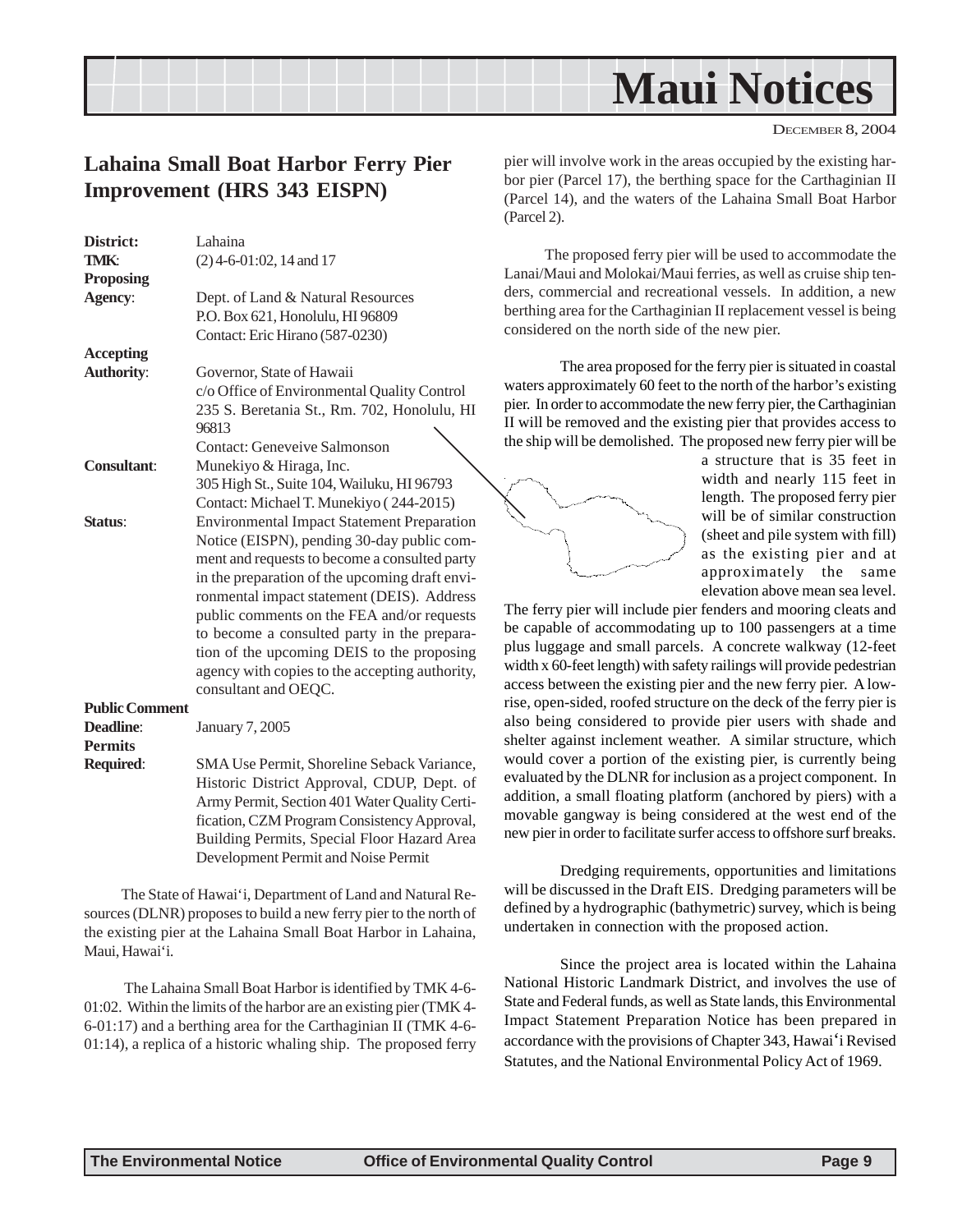## <span id="page-9-0"></span>**Maui Notices**

DECEMBER 8, 2004

### **Maui Business Park Phase II (HRS 343 FEIS)**

| District:<br>TMK:  | Wailuku<br>3-8-01:2 (portion), 3-8-06:4 (portion), 3-8-79:13                                                                                                                                                                                                                                                                                                                                                                                                                             |
|--------------------|------------------------------------------------------------------------------------------------------------------------------------------------------------------------------------------------------------------------------------------------------------------------------------------------------------------------------------------------------------------------------------------------------------------------------------------------------------------------------------------|
| <b>Applicant:</b>  | A & B Properties, Inc.                                                                                                                                                                                                                                                                                                                                                                                                                                                                   |
|                    | 822 Bishop St., Honolulu, HI 96813                                                                                                                                                                                                                                                                                                                                                                                                                                                       |
|                    | Contact: Dan Yasui (525-6611)                                                                                                                                                                                                                                                                                                                                                                                                                                                            |
| <b>Approving</b>   |                                                                                                                                                                                                                                                                                                                                                                                                                                                                                          |
| <b>Agency:</b>     | <b>State Land Use Commission</b>                                                                                                                                                                                                                                                                                                                                                                                                                                                         |
|                    | P.O. Box 2359, Honolulu, HI 96804                                                                                                                                                                                                                                                                                                                                                                                                                                                        |
|                    | Contact: Anthony Ching (587-3822)                                                                                                                                                                                                                                                                                                                                                                                                                                                        |
| <b>Consultant:</b> | <b>PBR Hawaii</b>                                                                                                                                                                                                                                                                                                                                                                                                                                                                        |
|                    | 1001 Bishop St., ASB Tower, Suite 650, Hono-                                                                                                                                                                                                                                                                                                                                                                                                                                             |
|                    | lulu, HI 96813                                                                                                                                                                                                                                                                                                                                                                                                                                                                           |
|                    | Contact: Tom Schnell (521-5631)                                                                                                                                                                                                                                                                                                                                                                                                                                                          |
| Status:            | Final environmental impact statement (FEIS)<br>was filed and is being processed for a determi-<br>nation of acceptability by the approving<br>agency. The approving agency has 30-days<br>from the date of filing with the approving<br>agency to accept or reject the FEIS or the FEIS<br>is deemed accepted by Section 343-5(c), Ha-<br>waii Revised Statutes. The FEIS is also avail-<br>able at the Office of Environmental Quality Con-<br>trol. There is no public comment period. |
| <b>Permits</b>     |                                                                                                                                                                                                                                                                                                                                                                                                                                                                                          |
| Required:          | State Land Use Distritct Boundary Amendment,<br>Change in Zoning, SMA, NPDES, Grading/                                                                                                                                                                                                                                                                                                                                                                                                   |

Maui Business Park Phase II – a continuation of A&B Properties, Inc.'s existing Maui Business Park Phase I in Kahului – will provide light industrial space in Maui's central commercial and business district in close proximity to the Kahului Airport and Kahului Harbor. The Maui Business Park Phase II site is comprised of two noncontiguous properties totaling approximately 179 acres and designated "Light Industrial" on the *Wailuku-Kahului Community Plan*.

Building

A market study prepared for the project forecasts a shortfall of light industrial space on Maui within one to two years, and over the next two decades, there will be demand for approximately 290 acres of new light industrial areas in Central Maui.

A portion of the site requires approval by the State Land Use Commission (LUC) for reclassification from the Incremental to the Urban district. A Change in Zoning will also be required from the County of Maui. As the Maui Business Park Phase II may involve the use of State and/or County lands, the preparation of an EIS is being undertaken to address potential requirements under Chapter 343, Hawai'i Revised Statutes.

> Environmental impacts include changes to the land use character of the region, the change in visual appearance of the site from sugar cane fields to urban uses, impacts from traffic, increases in solid waste generated, increases in electrical power consumed, and short-

term impacts to air quality and noise levels due to construction.

Maui Business Park Phase II, however, should proceed because of the substantial positive impacts, including 1) conformance with the *Wailuku-Kahului Community Plan*; 2) the provision of needed light industrial space; 3) the wages, taxes, and overall positive economic impacts generated; and 4) the productive and appropriate use of the land in relation to the nearby Kahului Airport, which limits other uses.

A description of the anticipated impacts and proposed mitigation measures is provided in the final EIS. Technical studies to assess the existing natural and physical conditions of the Maui Business Park Phase II site and the potential impacts of development of the property and the surrounding area have been prepared and are included in the final EIS.

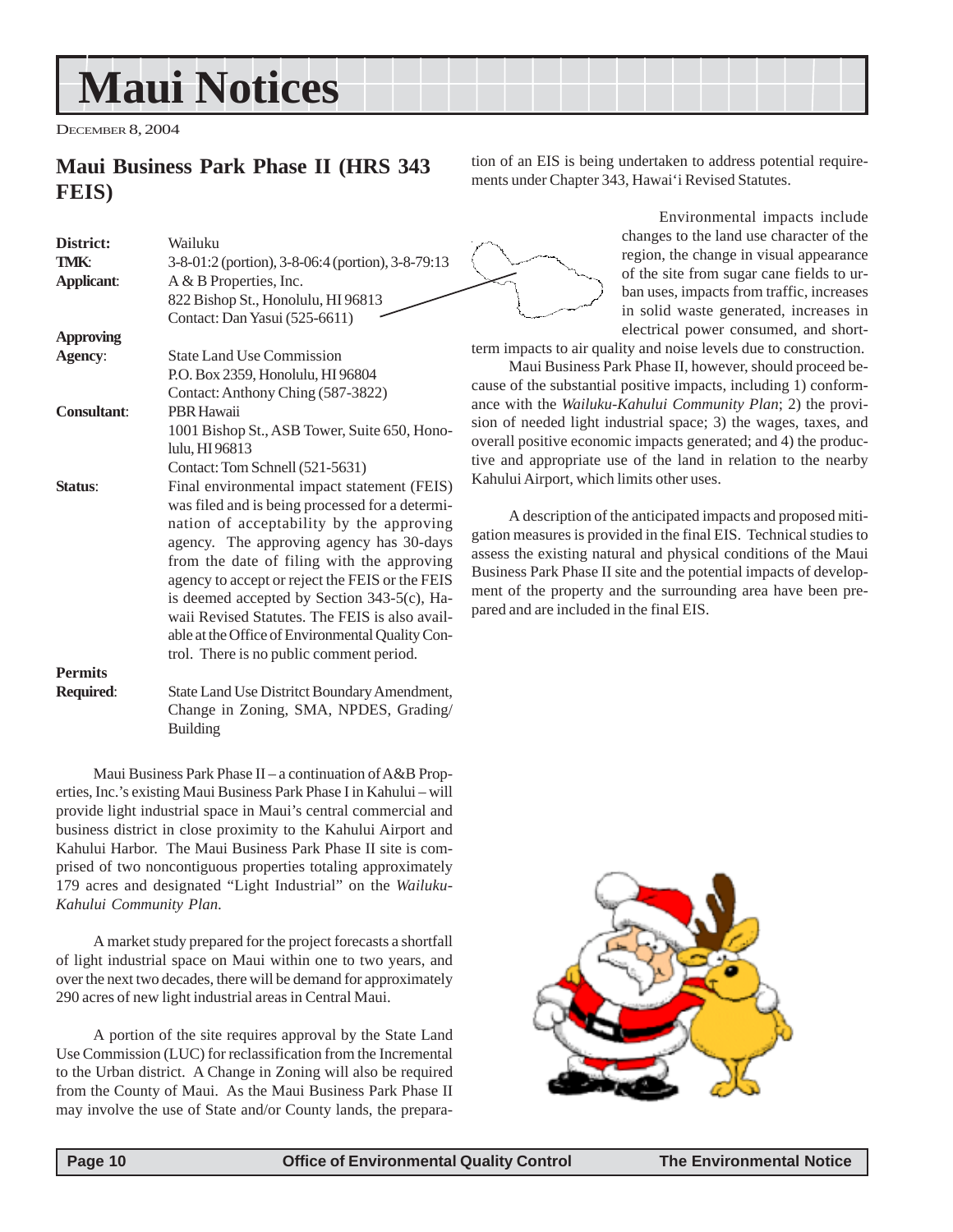## **Hawai'i Notices**

DECEMBER 8, 2004

### <span id="page-10-0"></span>**Replacement of Piihonua Reservoir No. 2 (HRS 343 DEA)**

| District:             | South Hilo                                                   | keeping        |
|-----------------------|--------------------------------------------------------------|----------------|
| TMK:                  | $(2)$ 2-3-30:05                                              | mentat         |
|                       | <b>Proposing Agency: Hawaii County Dept. of Water Supply</b> | ibility        |
|                       | 345 Kekuanaoa St., Suite 20, Hilo, HI                        |                |
|                       | 96720                                                        |                |
|                       | Contact: Kurt Inaba (961-8070 x251)                          |                |
| <b>Determination</b>  |                                                              |                |
| <b>Agency:</b>        | Same as above.                                               |                |
| <b>Consultant:</b>    | Geometrician Associates                                      |                |
|                       | HC 2 Box 9575, Keaau, HI 96749                               |                |
|                       | Contact: Ron Terry (982-5831)                                | Kuh            |
| <b>Public Comment</b> |                                                              | 343            |
| Deadline:             | January 7, 2005                                              |                |
| Status:               | Draft environmental assessment (DEA) notice                  |                |
|                       | pending 30-day public comment. Address com-                  | <b>Distric</b> |
|                       | ments to the proposing agency with copies to                 | TMK:           |
|                       | the consultant and OEQC.                                     |                |
| <b>Permits</b>        |                                                              | Propo:         |
| Required:             | Building Division Approval, Building Permit,                 |                |
|                       | Planning Dept. Approval, Grading Permit & Per-               |                |
|                       | mit to Construct Within county ROW; Con-                     | Detern         |
|                       | servation District Use Permit; NPDES Permit                  | Agency         |

The Hawai'i county Department of Water Supply plans to replace the existing 0.8 million-gallon capacity (0.8Mb) Piihonua No. 2 Reservoir with a 2.0Mg reservoir on the same general site, on Waianuenue Avenue, mauka of Hilo Medical Center. The improvements are necessary because the existing reservoir has reached the end of its service life, is undersized and has required expensive maintenance. The new reservoir will be over twice as large as the existing tank, and thus better able to meet future demands in its water service area. The facility would promote public health and safety by improving water storage capacity for the Hilo area, and would thereby enhance the quality of service.

Other new or relocated improvements include a new booster pump station with two booster pumps; a new control building to house the motor control center and other equipment; a driveway, perimeter fencing and landscaping; and water mains to connect the reservoir to the existing water distribution system. The existing facility, including the reservoir, booster pump station, and equipment, will be demolished once the new facility is constructed, tested, and in operating order. The land under the existing facility will then be landscaped to match the new facility.

A traffic control plan will minimize congestion and maintain access to adjacent properties during construction. The contractor shall perform all earthworks and grading in conformance with Chapter 10, Erosion and Sediment Control, Hawai'i County Code and the provisions of the NPDES permit. Best Management Practices will be specified to contain sediment and storm water runoff during construction and to enforce good houseg with respect to equipment, materials and supplies. Impleion of the landscaping plan will ensure the visual compatof the facility with its residential surroundings. Archeo-

logical and cultural survey have determined that no significant historic sites or cultural resources are present; if archaeological resources are encountered during land-altering activities associated with construction, work in the immediate area of the discovery will be halted and the State Historic Preservation Division will be contacted.

## **Kuhio Kalaniana'ole Park, Hilo (HRS 343 FEA-FONSI)**

| District:            | South Hilo                                                   |
|----------------------|--------------------------------------------------------------|
| TMK:                 | $(3)$ 2-1-06:013 & 015, Luana Street right of way,           |
|                      | portion of abandoned railroad right of way                   |
|                      | Proposing Agency: Dept. of Parks & recreation, County of Ha- |
|                      | waii, 101 Pauahi St., Suite 6, Hilo, HI 96720                |
|                      | Contact: James Komata (961-8531)                             |
| <b>Determination</b> |                                                              |
| Agency:              | Same as above.                                               |
| <b>Consultant:</b>   | Alan Kusunoki, P.E.,                                         |
|                      | 210 Laehala St., Hilo, HI 96720                              |
|                      | Contact: Alan Kusunoki (934-7999)                            |
| Status:              | Final environmental assessment (FEA) and                     |
|                      | Finding of No Significant Impact (FONSI).                    |
| <b>Permits</b>       |                                                              |
| <b>Required:</b>     | SMA Permit, NPDES, Grading Permit, Building                  |
|                      | Permit, SSA Variance, Hawai'i Redevelopment                  |
|                      | <b>Agency Approval</b>                                       |

The County of Hawai'i, Department of Parks and Recreation proposes to develop and establish a new public park site as an extension of the adjacent Reed's Bay Beach Park site to provide and promote public shoreline recreation opportunities at Kuhio Bay and to preserve public open space and waterfront amenities. The site is accessible from Kalaniana'ole Street and is less than 2 miles from Downtown Hilo, half a mile from Hilo Harbor, and less than 3 miles from the Hilo International Airport. Development of the site is an essential component in the progression of the County's longstanding vision to secure and develop an interconnected public shoreline trail and park system extending from Lehia Park at the eastern end of Keaukaha to the Wailuku River, at the western limits of Downtown Hilo. The site's significance is augmented because it is where the Keaukaha shoreline meets the Waiakea Peninsula (where the major tourist accommodations for East Hawai'i are situated).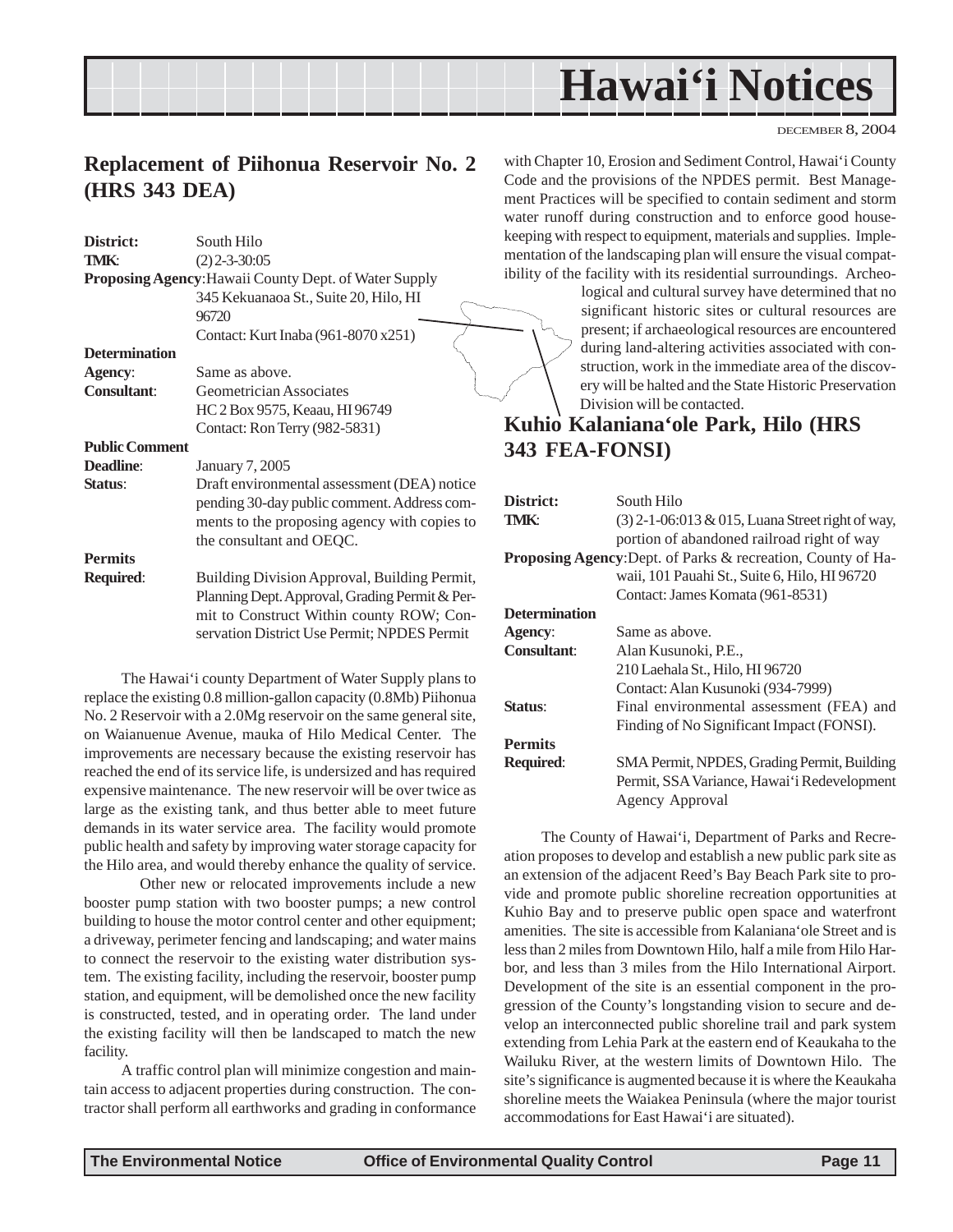## <span id="page-11-0"></span>**Kaua'i Notices**

DECEMBER 8, 2004

### **Kilauea Booster Pump Station (HRS 343 FEA-FONSI)**

| District:            | Hanalei                                           |       |
|----------------------|---------------------------------------------------|-------|
| <b>TMK:</b>          | $(4)$ 5-1-05:23 (Portion)                         |       |
|                      | Proposing Agency: County of Kauai, Dept. of Water |       |
|                      | 4398 Pua Loke St., Lihue, HI 96766                |       |
|                      | Contact: Keith Fujimoto (245-5449)                |       |
| <b>Determination</b> |                                                   |       |
| Agency:              | Same as above.                                    |       |
| <b>Consultant:</b>   | Austin, Tsutsumi & Associates, Inc.               | the S |
|                      | 501 Sumner St., Suite 521, Honolulu, HI 96817     | (DW:  |
|                      | Contact: Ivan Nakatsuka                           |       |
| Status:              | Final environmental assessment (FEA) and          |       |
|                      | Finding of No Significant Impact (FONSI).         |       |
| <b>Permits</b>       |                                                   |       |
| <b>Required:</b>     | Use, Zoing, Special, Variance, Building, Grad-    |       |
|                      | ing, Construction within State Highway, NPDES     |       |

The Department of Water (DOW) Kilauea Booster Pump Station (BPS) project will be located within a portion of the parcel designated as TMK: 5-1-05:23 along the east side of Wailapa Road. This privately-owned parcel is approximately 700 feet north (makai) of the intersection of Kuhio Highway and Wailapa Road, and is used for orchard farming.

The project involves the construction of a duplex pump system to increase the water pressure within the waterlines in Kuhio Highway and Wailapa Road for the benefit of the eastern part of the Kilauea Water System, and will operate in conjunction with the recently constructed Pu'u Pane Reservoir.

The major aboveground component within the fenced site for the BPS will be a 13'x12'x10' high slab-on-grade building with concrete masonry unit walls and concrete roof. An antenna will be mounted on a maximum 3-inch diameter steel pipe, with a height less than 40 feet, for transmission of radio waves to the DOW's supervisory control and data acquisition (SCADA) control center for remote monitoring and operation of the pumps. The building and antenna pole would be obscured from view from Wailapa Road by existing ironwood trees along the edge of the road right-of-way.



Two 8" waterlines would be installed to the BPS along Wailapa Road from connection points to the existing waterline within Kuhio Highway. The waterlines will be installed in the grassed shoulder off the east (right) edge of the northbound paved lane of Wailapa Road, and therefore, will not require re-pavement of Wailapa Road.

This project may be funded by Federal funds through Itate of Hawai'i's Drinking Water State Revolving Fund SRF) program

### **Notice of Second State Water Quality Standards Informal Advisory Subgroups Meeting**

The Hawai'i Department of Health (DOH) will conduct its Second State Water Quality Standards Informal Advisory Subgroups Meeting via video conference on the date and time listed below. The purpose of this second meeting is to discuss proposed amendments to the Water Quality Standards in Hawai'i Administrative Rules 11-54, that were submitted by the Assessment and Policy Advisory Teams and reviewed by the DOH. If you would like further information regarding this subject please visit our website at http://www.hawaii.gov/health/environmental/env-planning/index.html or you may contact Harold Lao at 586-4337 or hlao@eha.health.state.hi.us

Second State Water Quality Standards Informal Advisory Subgroups Meeting By Video Conference December 13, 2004 1:00pm to 3:00pm Honolulu, 919 Ala Moana, 5th Floor District Health Offices Hilo, 75 Aupuni Street, Room 105 Lihue, 3040 Umi Street, Reading Room Wailuku, 54 High Street, 3rd Floor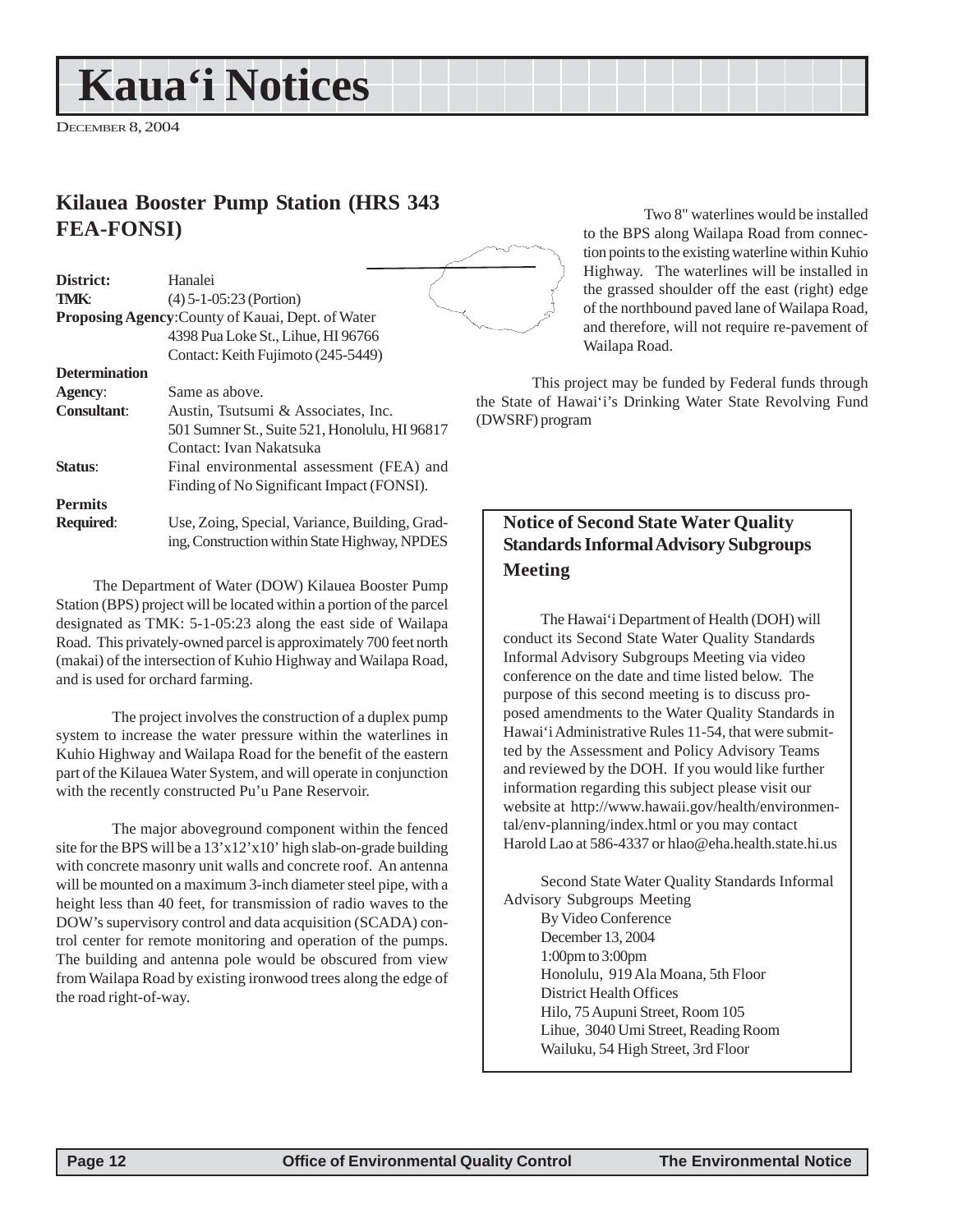<span id="page-12-0"></span>

### **Across**

- 3 the proton and neutron contain these fundamental particles
- 6 study of the genome of an organism
- 9 type of singing bird (*Horeites cantans cantans*) introduced to the island of O'ahu by the Board of Agriculture and Forestry in 1929
- 12 mammal (*Antilocarpa americana*) released on the central plateau of Lana'i on December 10, 1959
- 14 type of mathematical proof used to establish that a given statement is true for all natural numbers (0,1,2.... etc.)
- 16 type of cumulative impact manifested as a change in landscape pattern such as when a historic district is divided by a freeway
- 20 fifteen of these birds (*Tyto alba pratincola*) were imported from California by the Territorial Department of Agriculture and released at Kukuiha'ele in 1958
- 21 two dimensional surface on which two parallel lines intersect, thus violating Euclid's parallel postulate 25 the numbers e and pi are this
- 26 known by its Hawaiian name, moho, this flightless bird (*Pennula sanwichensis*) had its last home on the Big Island. It is believed to have literally gone to the dogs (and cats).
- 27 quantum physicist who articulated the relationship between position, momentum and uncertainty
- 28 plural of the common name for mammal (*Herpestes auropunctatus*) from Indian stocks in Jamaica and brought to Hawaii on September 30, 1883, and released by sugar planters along the Hamakua coast of the Big Island 30 degree of structure of a protein molecule that
- determines its functionality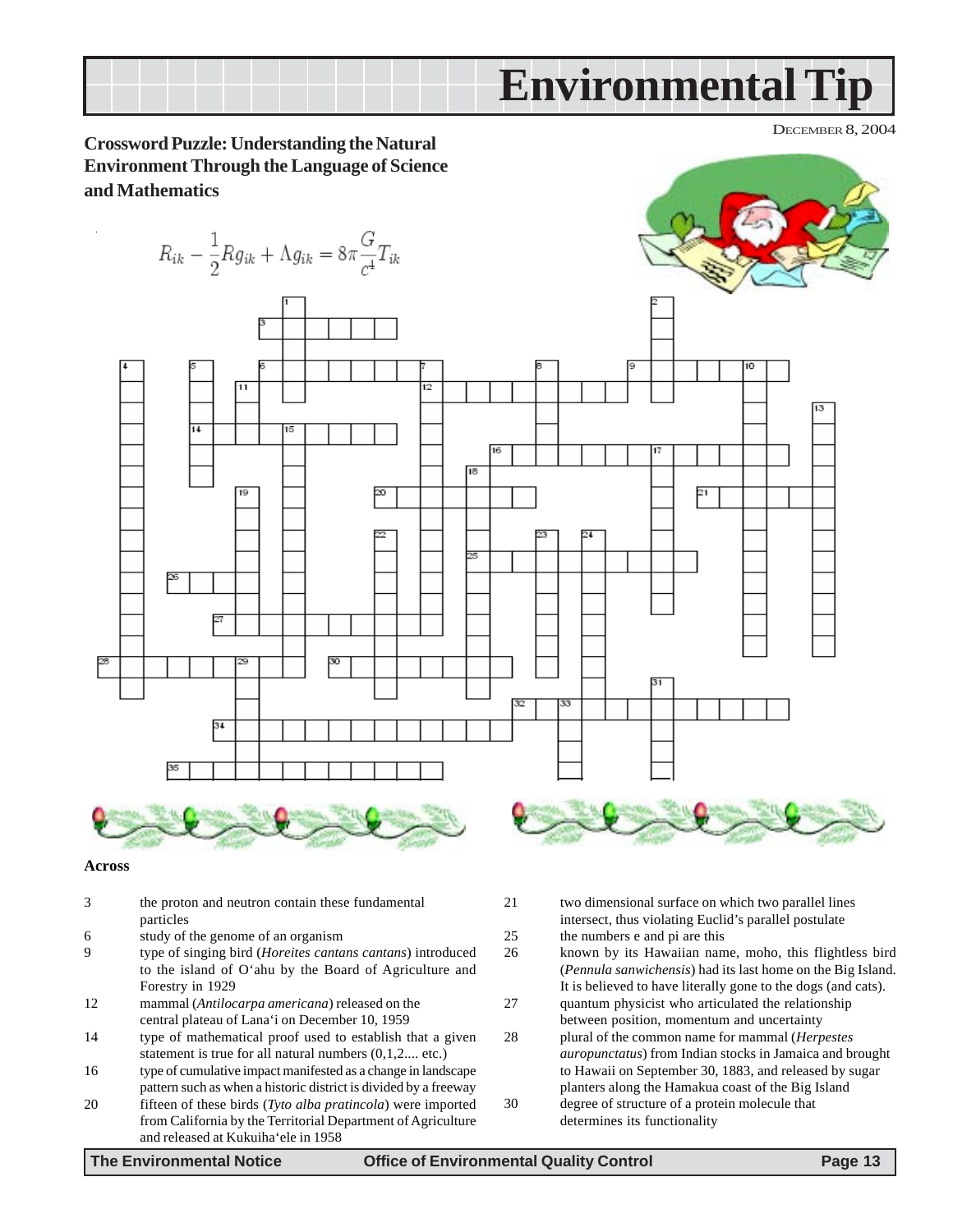## **Environmental Tip (***Continued***)**

### DECEMBER 8, 2004

- 32 type of cumulative impact manifested as frequent and repetitive direct impacts on an environmental system such as when the forest harvesting rate exceeds the regrowth rate
- 34 type of cumulative impact consisting of direct impacts that occur away from the source as in acidic precipitation
- 35 organelles found in the cells of most eukaryotes that manufacture adenosine triphosphate.
- 36 active, swift, and restless bird (*Porzanula palmeri*) of the Northwestern Hawaiian Islands noted for eating the eggs of smaller terns and petrels and now believed to be extinct

#### **Down**

- 1 mathematician who articulated the relationship between rotations and complex numbers
- 2 bird (*Acridotheres tristis tristis*) introduced from India in 1965 by Dr. William Hilebrand to combat the plague of worms ravaging pasturelands
- 4 direct injection of carbon dioxide into geologic formations such as caverns and porous rock structures
- 5 type of non-orientable two-dimensional surface having one side and one edge
- 7 type of cumulative impact manifested as a high density of direct impacts in a particular area such as pollution discharges into streams from nonpoint sources
- 8 thrush (*Copsycus malabaricus*) imported by the Hui Manu in 1940 and released in Nu'uanu Valley and at some homes in the 2400 block of Makiki Heights Road on O'ahu
- 10 enrichment of an aquatic system by the addition of nutrients
- 11 abbreviation (from Latin) at the end of mathematical proofs meaning "that which was to be shown"
- 13 study of the proteome (or complement of proteins expressed by the genome) of an organism
- 15 organelles found in plant cells and eukaryotic algae that counduct photosynthesis
- 17 type of cumulative impact manifested as a delayed effect, as in exposure to carcinogens
- 18 a large grayish bird (*Mimus polyglottos*) about nine to ten inches in length imported by the Hui Manu and released on O'ahu in 1931 and on Maui in 1933
- 19 Hawaiian name of perched water table pond known as Hausten pond in Mo'ili'ili (now the Willow's Restaurant)
- 22 bilateral and radial are types of this found in living organisms
- 23 alien marsupial resident (*Petrogale penicillata*) found in Kalihi Valley on O'ahu
- 24 material from old coral reefs that serves as the origin of karst terrain in 'Ewa, more notably in urban Honolulu at Mo'ili'ili
- 29 bird (*Passer domesticus*) whose male in breeding plumage has a gray crown, white cheeks, black chin and throat and a chestnut nape; imported from New Zealand and released in Honolulu in 1871
- 31 feral animal (*Equus asinus*) found on the Big Island (as of 1986)

33 the cross of *Equus asinus* and *Equus caballus*

### **For further reading and study:**

Council on Environmental Quality, Executive Office of the President, *Considering Cumulative Effects Under the National Environmental Policy Act*, Washington, D.C., 1997

P. Quentin Tomich, *Mammals in Hawaii, A Synopsis and Notational Bibliography* (Second Edition), Bishop Museum Special Publication No. 76, Bernice Pauahi Bishop Museum, Bishop Museum Press, Honolulu, 1986

Andrew J. Berger, *Hawaiian Birdlife*, The University Press of Hawai'i, Honolulu, 1972

Joseph Rosen, *Symmetry Discovered: Concepts and Applications in Nature and Science*, Cambridge University Press, 1975

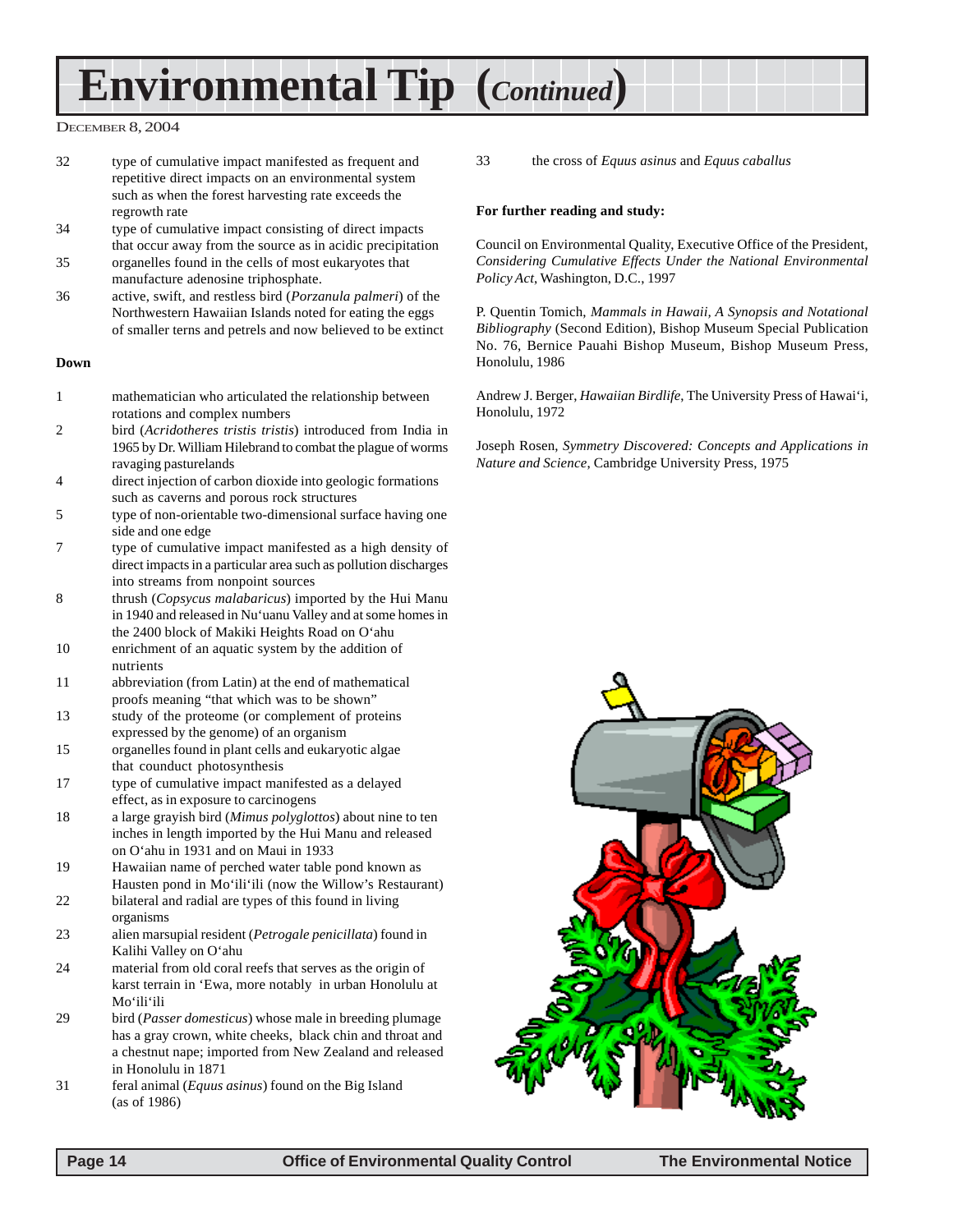<span id="page-14-0"></span>

## **Shoreline Certification Applications**

Pursuant to § 13-222-12, HAR the following shoreline certification applications are available for inspection at the DLNR District Land Offices on Kaua'i, Hawai'i and Maui and at Room 220, 1151 Punchbowl St., Honolulu, O'ahu (Tel: 587-0414). All comments shall be submitted in writing to the State Land Surveyor, 1151 Punchbowl Street, Room 210, Honolulu, Hawai'i 96813 and postmarked no later than fifteen (15) calendar days from the date of the public notice of the application. If there are any questions, please call Nick Vaccaro at (808) 587-0384.

| File No.<br>HA-289 | Date<br>11/26/04 | Location<br>Portion of Lot 3, Waikoloa Beach Resort, land<br>situated at Anaehoomalu, South Kohala, Island<br>of Hawaii, HI<br>Address: 425 Waikoloa Beach Drive<br>Purpose: Building Permit                                                                                  | Applicant/Owner<br>Towill, Shigeoka &<br>Associates.<br>Inc./Hilton<br>Waikoloa Village | TMK<br>6-9-07 Por.<br>14                             |
|--------------------|------------------|-------------------------------------------------------------------------------------------------------------------------------------------------------------------------------------------------------------------------------------------------------------------------------|-----------------------------------------------------------------------------------------|------------------------------------------------------|
| <b>HA-290</b>      | 11/26/04         | Lot 35 of Puako Beach Lots, land situated at<br>South Kohala, Island of Hawaii, HI<br>Address: 69-1840 Puako Beach Drive<br>Purpose: Remodel Dwelling                                                                                                                         | Roger D.<br>Fleenor/Joe and<br>Mary Matza                                               | $6 - 9 - 05:10$                                      |
| MA-317             | 11/26/04         | Lot 33 of Kuau Sunset Beach Lots, land situated<br>at Kuau, Hamakuapoko, Island of Maui, HI<br>Address: 73 Aleiki Place<br>Purpose: SMA & Building Permit                                                                                                                     | Akamai Land<br>Surveying,<br>Inc./Cynthia E.<br>Ikeda                                   | $2 - 6 - 11$ : 13                                    |
| OA-1008            | 11/26/04         | Lots E and F, being a portion of Grant S-13807<br>and Grant S-13664 to Sung Hi Lim and Sook<br>Myeng Ahn Lim, land situated at Pupukea,<br>Koolauloa, Island of Oahu, HI<br>Address: 59-777 and 59-779 Kamehameha<br>Highway<br>Purpose: Building Permit                      | Jamie F.<br>Alimboyoguen/<br>Thomas Yue                                                 | 5-9-4: 32 and<br>33                                  |
| MA-204-4           | 11/26/04         | Lot 71, Land Court Application 1744, land<br>situated at Hanakaoo, Lahaina, Island of Maui,<br>HI<br>Address: 100 Nohea Kai Drive<br>Purpose: Planning Future Use of<br>Property                                                                                              | Warren S. Unemori<br>Engineering, Inc./<br>Marriott Hotel<br><b>Services</b>            | $4 - 4 - 13$ : 01                                    |
| MA-158-4           | 11/26/04         | Lot 66 of Land Court Application 1744, land<br>situated at Hanakaoo, Lahaina, Island of Maui,<br>HI<br>Address: 200 Nohea Kai Drive<br>Purpose: Planning Future Use of Parcel                                                                                                 | Warren S. Unemori<br>Engineering, Inc.,<br>for HRM/BRE Maui,<br><b>LLC</b>              | $4 - 4 - 13$ : 08                                    |
| MA-291             | 11/26/04         | Lot 66 of Puako Beach Lots, land situated at<br>Lalamilo, Waimea, South Kohala, Island of<br>Hawaii, HI<br>Address: 69-1688 Puako Road<br>Purpose: Building Permit                                                                                                            | Wes Thomas<br>Associates/Mike<br>Adams                                                  | $6-9-03:05$                                          |
| OA-895-3           | 11/26/04         | Lots 157 to 162 (inclusive map 26), Lot 297<br>(Map 45), Lot 11729 (map 846), lot 13490(Map<br>1039) of Land Court Application 1069, land<br>situated at Honouliuli, Ewa, Oahu, HI<br>Address: 333, 329, 317, 309, 295, 536-A and<br>537 Papipi Road<br>Purpose: Improvements | Towill, Shigeoka &<br>Associates, Inc./<br>Haseko Homes                                 | $9-1-12:06 &$<br>47 and 9-1-<br>$11:01-07$<br>(incl) |
| <b>HA-292</b>      | 11/26/04         | Lot 8 Of 49 Black Sand Beach Subdivision, land<br>situated at Anaehoomalu, South Kohala, Island<br>of Hawaii, HI<br>Address: 68-1078 Honokaope Way<br>Purpose: Building Permit                                                                                                | R. M. Towill<br>Corporation/Paul<br>and Susan Prudler                                   | $6 - 8 - 33$ : 08                                    |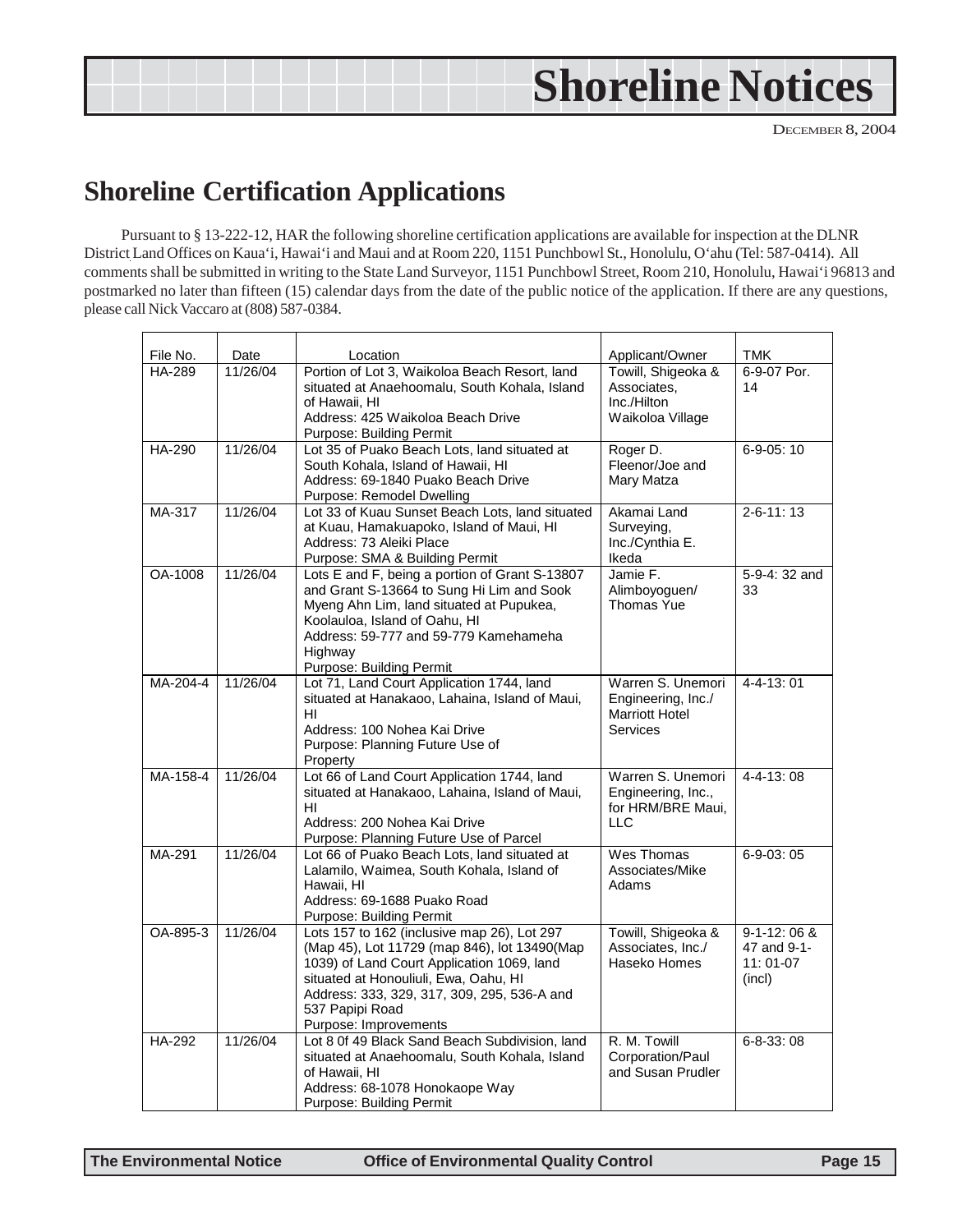## <span id="page-15-0"></span>**Shoreline Notices**

DECEMBER 8, 2004

## **Shoreline Certifications and Rejections**

Pursuant to §§13-222-26, HAR the following shorelines have been proposed for certification or rejection by the DLNR. Any person or agency wishing to appeal a proposed shoreline certification or rejection shall file a notice of appeal in writing with the department no later than 20 calendar days from the date of the public notice of the proposed shoreline certification or rejection. The Notice of appeal shall be sent to the Board of Land and Natural Resources, 1151 Punchbowl Street, Room 220, Honolulu, Hawai'i 96813.

| File No. | Date                                   | Location                                                                                                                                                                       | Applicant/Owner                                                          | TMK         |
|----------|----------------------------------------|--------------------------------------------------------------------------------------------------------------------------------------------------------------------------------|--------------------------------------------------------------------------|-------------|
| OA-802-4 | Proposed<br>Shoreline<br>Certification | Lot 12, portion of Grant 4674 to<br>John D. Holt Jr. land situated at<br>Honolulu, Island of Oahu, HI<br>Address: 206 Kulamanu Place<br><b>Purpose: New House Construction</b> | DJNS Surveying &<br>Mapping, Inc., for Patrick<br><b>Morris Falktoft</b> | $3-1-40:03$ |

## **Request from Proposals for Environmental Services**

The Hazard Evaluation and Emergency Response Office (HEER) of the Hawai'i Department of Health is seeking qualified environmental contractors to provide comprehensive non-emergency environmental services to the Department. Proposals are due no later than January 31, 2005. Small, minority-owned, and women-owned enterprises are encouraged to apply. The services will assist the Department in fulfilling its responsibilities under the Hawai'i Environmental Response Law (Chapter 128D, HRS). Support services that will be required include:

- 1) Assessing and responding to contamination from releases of hazardous substances.
- 2) Evaluating risks associated with releases of hazardous substances.
- 3) Supporting information management needs of the HEER Office.
- 4) Reviewing and analyzing technical reports.
- 5) Conducting research and analysis to support development of environmental policies.
- 6) Providing other technical assistance to support the State's non-emergency response program.

### **Obtaining Instructions for Preparing Proposals**

The complete RFP with instructions for submitting proposals may be obtained by:

1) Downloading from the procurement notices listing on the Hawai'i State Procurement Office website: http://www2.hawaii.gov/bidapps/ShowBids.cfm - Table.

2) Downloading from the HEER Office website: http://hawaii.gov/health/environmental/hazard/index.html.

3) Calling the HEER Office at 586-4249 and requesting that a copy be mailed to you.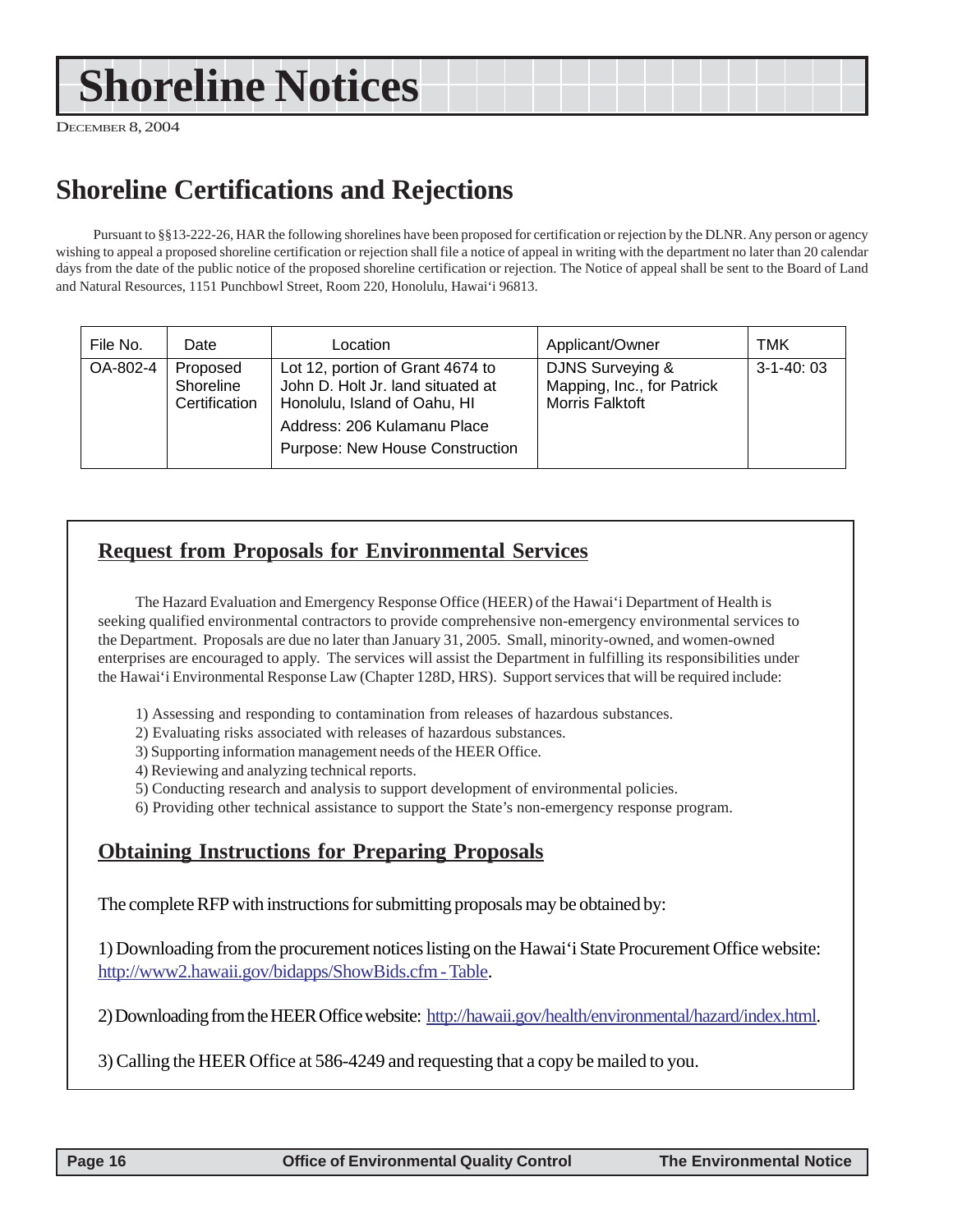# <span id="page-16-0"></span>**Pollution Control Permit Applications**

DECEMBER 8, 2004

## **Department of Health Permits**

The following three pages contain a list of some pollution control permits currently before the State Department of Health. For more information about any of the listed permits, please contact the appropriate branch or office of the Environmental Management Division at 919 Ala Moana Boulevard, Honolulu. Abbreviations are as follows: **CAB** - Clean Air Branch; **CD** - comments due; **CSP** - Covered Source Permit; **CWB** - Clean Water Branch; **I** - issued; **SHWB** - Solid and Hazardous Waste Branch; **SDWB** - Safe Drinking Water Branch; **N** - non; **NPDES** - National Pollutant Discharge Elimination System under the Federal Clean Water Act; **R** - received; **T** - temporary; **UIC** - Underground Injection Control; **NA** - not applicable.

| <b>Branch</b><br>Permit<br><b>Type</b> | <b>Applicant &amp; Permit</b><br>Number                                 | <b>Project Location</b>                                                                               | Date<br>Issued | Proposed Use                                                                                       |
|----------------------------------------|-------------------------------------------------------------------------|-------------------------------------------------------------------------------------------------------|----------------|----------------------------------------------------------------------------------------------------|
| CAB<br>586-4200,<br>NSP**              | <b>Blue Cross Animal</b><br>Hospital<br>NSP 0412-01-N<br>(Renewal)      | 1318 Kapiolani<br>Boulevard, Honolulu,<br>Oahu                                                        | 11/8/04        | 75 lb/hr Pathological<br>Waste Incinerator                                                         |
| CAB<br>586-4200,<br>T-CSP*             | <b>Grace Pacific</b><br>Corporation<br>CSP 0045-02-CT<br>(Renewal)      | 91-920 Farrington<br>Highway, Kapolei, Oahu                                                           | 11/9/04        | 334 TPH Hot Mix<br><b>Asphalt Facility</b>                                                         |
| CAB<br>586-4200,<br>T-CSP*             | E.M. Rivera & Sons,<br>Inc.<br>CSP 0476-01-CT<br>(Renewal)              | Various Temporary Sites,<br>State of Hawaii<br>Initial Location:<br>Honokohau,<br>Kailua-Kona, Hawaii | 11/10/04       | 170 TPH Portable<br><b>Crushing Plant with</b><br>One (1) 362 HP Diesel<br><b>Engine Generator</b> |
| CAB<br>586-4200,<br>NSP**              | Maui Electric<br>Company, Ltd.<br>NSP 0456-01-N<br>(Renewal)            | <b>Hana Substation</b><br>No. 41, Hana, Maui                                                          | 11/17/04       | Two (2) 1.0 MW Diesel<br><b>Engine Generators</b>                                                  |
| CAB<br>586-4200,<br>NSP**              | <b>Hagadone Printing</b><br>Company, Inc.<br>NSP 0390-01-N<br>(Renewal) | 274 Puuhale Road,<br>Honolulu, Oahu                                                                   | 11/17/04       | One (1) Heat Set Web<br>and Two (2) Sheet Fed<br>Offset Lithographic<br><b>Printing Presses</b>    |
| CAB<br>586-4200,<br>NSP**              | <b>BEI Hawaii, LLC</b><br>NSP 0423-01-N<br>(Renewal)                    | Port Allen Annex, Eleele,<br>Kauai,<br>TMK: 4-2-1-3: 4                                                | 11/19/04       | One (1) 125 HP Boiler                                                                              |
| CAB<br>586-4200,<br>NSP**              | <b>Borthwick Mortuary</b><br>NSP 0422-01-N<br>(Renewal)                 | 1330 Maunakea Street,<br>Honolulu, Oahu                                                               | 11/19/04       | Two (2) 125 lbs/hr<br><b>Crematory Units</b>                                                       |
| <b>CWB</b><br><b>NPDES</b>             | <b>FHA</b>                                                              | Volcano Highway<br>Shoulder Improvements,<br>Kau                                                      | N/A            | Permit to discharge<br>storm water run-off                                                         |
| <b>CWB</b><br><b>NPDES</b>             | <b>Savers Holding</b>                                                   | 73-4460 Queen<br>Kaahumanu Highway,<br>#114, Kailua-Kona                                              | N/A            | Permit to discharge<br>storm water run-off                                                         |

\* T-CSP Temporary Covered Source Permit

\*\*NSP Non-covered Source Permit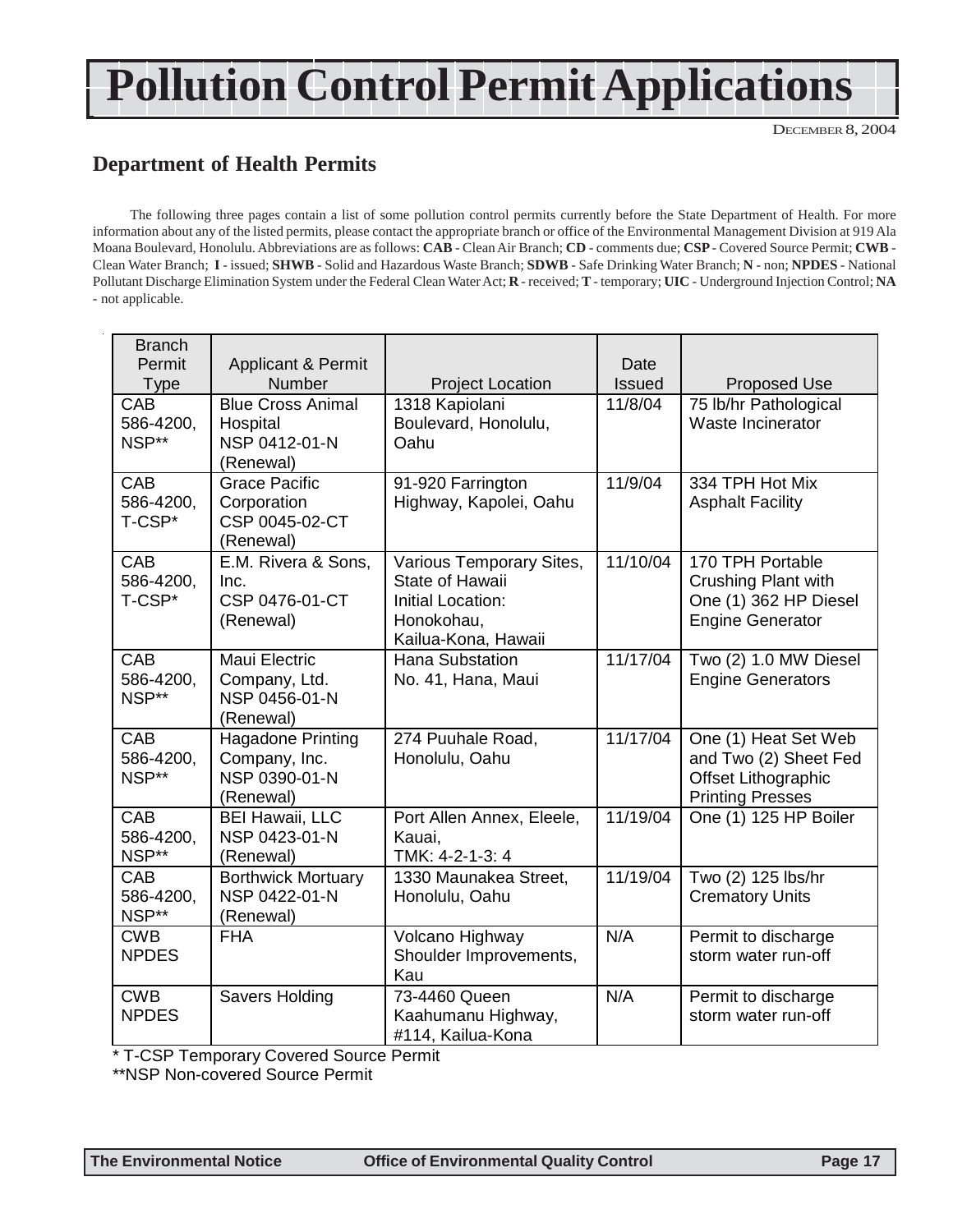## <span id="page-17-0"></span>**Coastal Zone News**

DECEMBER 8, 2004

### **Special Management Area (SMA) Minor Permits**

Pursuant to Hawai'i Revised Statute (HRS) 205A-30, the following is a list of SMA Minor permits that have been approved or are pending by the respective county/state agency. For more information about any of the listed permits, please contact the appropriate county/state Planning Department. City & County of Honolulu (523-4131); Hawai'i County (961-8288); Kaua'i County (241-6677); Maui County (270-7735); Kaka'ako Special Design District (587-2878).

### **Federal Consistency Reviews**

The Hawai'i Coastal Zone Management (CZM) Program has received the following federal actions to review for consistency with the CZM objectives and policies in Chapter 205A, Hawai'i Revised Statutes. This public notice is being provided in accordance with section 306(d)(14) of the National Coastal Zone Management Act of 1972, as amended. For general information about CZM federal consistency please call John Nakagawa with the Hawai'i CZM Program at 587-2878. For neighboring islands use the following toll free numbers: Lana'i & Moloka'i: 468-4644 x72878, Kauai: 274-3141 x72878, Maui: 984- 2400 x72878 or Hawai'i: 974-4000 x72878.

For specific information or questions about an action listed below please contact the CZM staff person identified for each action. Federally mandated deadlines require that comments be received by the date specified for each CZM consistency review and can be mailed to:

Office of Planning Dept. of Business, Economic Development and Tourism P.O. Box 2359 Honolulu, Hawai'i 96804

Or, fax comments to the Hawaii CZM Program at 587-2899.

### **Use of Federal Funds for Kamehameha Highway Improvements in Ewa**

| <b>Applicant:</b>      | State Department of Transportation (SDOT)     |
|------------------------|-----------------------------------------------|
|                        | Contact: Le Nah Okita (692-7581)              |
| Agent:                 | Akinaka & Associates                          |
|                        | Contact: Sheldon T. Yamasato (836-1900)       |
| <b>Federal Action:</b> | Federal Financial Assistance                  |
| <b>Federal Agency:</b> | Federal Highway Administration (FHWA)         |
| <b>Location:</b>       | Kamehameha Highway between Waipahu            |
|                        | Street to Ka Uka Boulevard in the district of |
|                        | Ewa on the Island of $O^*$ ahu                |
| <b>CZM</b> Contact:    | Debra Tom (587-2840)                          |

### **Proposed Action:**

The proposed project is to ease congestion at the Lumiaina Street and Lumiauau Street intersections and to install accessible pedestrian pathways, bike lanes, street lights, guardrails and an underground drainage system that conforms to current SDOT, FHWA and American with Disabilities Act (ADA) design standards and requirements. The proposal consists of designing the proposed improvements, namely: installing concrete sidewalks with curb and gutter, bike lanes, highway lighting, underground drainage system; conducting a traffic operational study; installing curb ramps and upgrading traffic intersection flow and the existing guardrail system. **Comments Due:** December 22, 2004

### **Install 15 Day-Use Moorings Offshore of Hawaii, Kauai & Maui**

| Applicant:              | State of Hawai'i Dept. of Land & Natural    |
|-------------------------|---------------------------------------------|
|                         | Resources                                   |
|                         | Contact: Edward Underwood, Division of      |
|                         | Boating & Ocean Recreation                  |
| <b>Federal Action:</b>  | Department of the Army Permit (200400416)   |
| <b>Federal Agency:</b>  | U.S. Army Corps of Engineers                |
| <b>Location:</b>        | 5 locations each on Hawai'i, Kaua'i & Mau'i |
| <b>CZM</b> Contact:     | John Nakagawa (587-2878)                    |
| <b>Proposed Action:</b> |                                             |

Install 15 day-use mooring buoys at five high priority sites offshore of Hawai'i (Puako Reef - 2, Anaehoomalu Bay, Kaupulehu, Mahaiula), Kaua'i (Nualolo Kai - 5) and Maui (Marriot Reef - 3, Wailea Beach - 2). Currently, heavy use by dive operators and the general public endangers the reef system by damage from anchors. Single-point and two-point moorings will be installed by securing stainless steel pins with concrete poured into a hole drilled in hard substrate or a Manta Ray sand anchor will be used. The installation of permanent moorings will reduce reef damage.

**Comments Due:** December 22, 2004